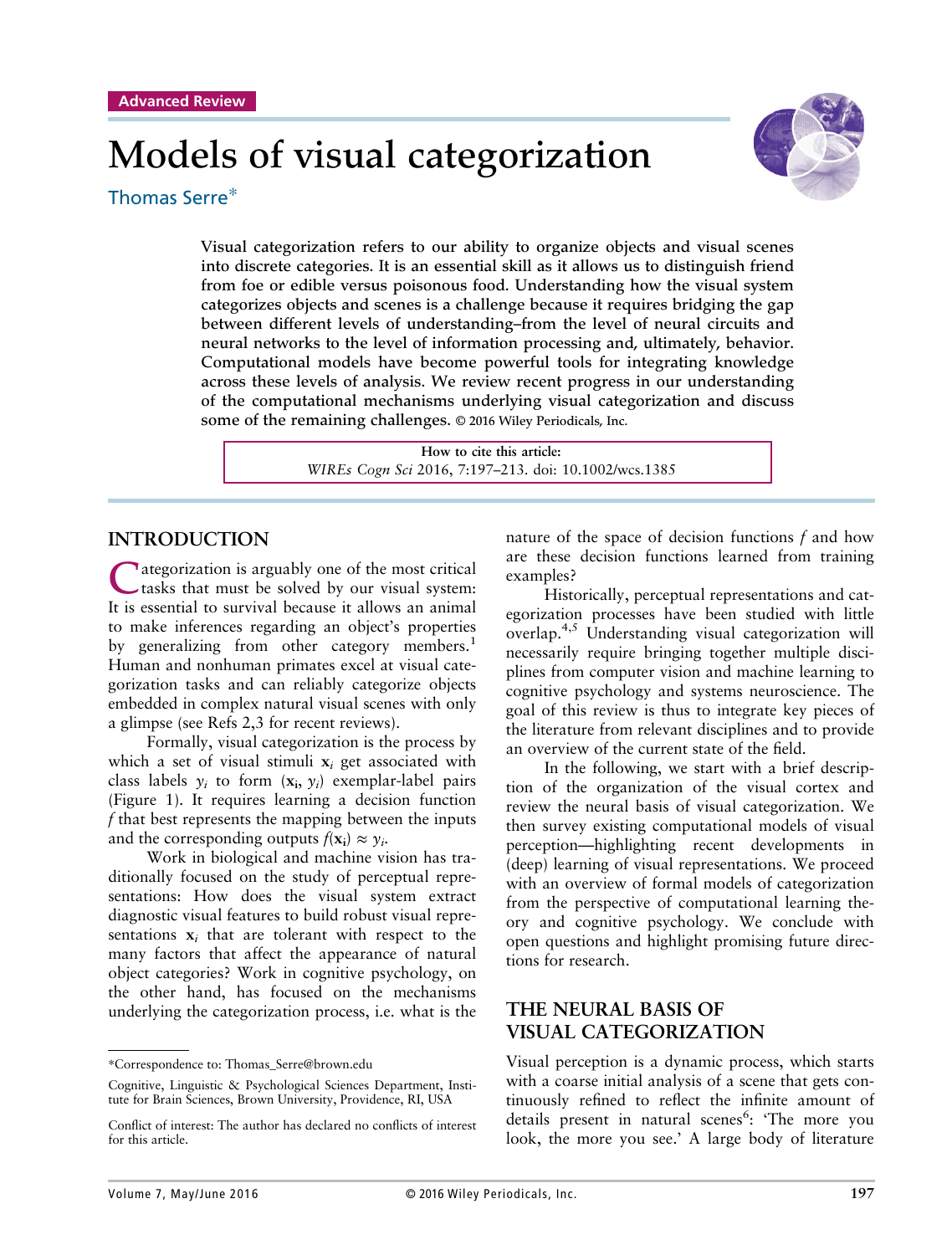

**FIGURE 1** | Computational models of visual categorization. Visual categorization has traditionally been described as a two-stage process: (a) Visual features must be computed to build a visual representation of an input stimulus **x**<sup>i</sup> . It is desirable for the representation to be both tolerant to the many factors that can affect the appearance of an object and also selective enough to capture subtle differences between exemplars across the category boundary. Different computational models of feature computation vary in their degree of invariance and specificity. For illustration purposes, two features  $x_i^k$  are being computed (superscripts are used as feature indexes and subscripts as stimulus indexes) but more generally, the total number of features N used to represent visual stimuli can be quite large (N  $\approx$  10<sup>2</sup>  $-$  10<sup>4</sup>). More generally, visual stimuli can be thought of as N-dimensional feature vectors (also called data points)  $\mathbf{x}_i=(x_i^1,\ldots,x_i^k,\ldots,x_i^N)$  in this representational space whereby the *k*th coordinate of  $\mathbf{x}_i$  corresponds to the response of the kth feature detector  $x_i^k$ . (b) A categorization process associates these data points  $\mathbf{x}_i$  to category labels  $y_i$  through a learned function f such that  $f(\mathbf{x}_i) \approx y_i$ . Here, we consider a binary classification task with a positive (target) and a negative (distractor) category label ( $y_i = \{-1, 1\}$ ). Shown in red is a linear classification function f that separates the positive and negative examples. This function is parametrized by the vector  $w = (w_1, w_2)$ , which is the vector normal to the underlying decision boundary. In practice, these functions are learned from training examples. For instance, supervised learning algorithms learn this mapping from the presentation of (**x**<sub>i</sub>, *y<sub>i</sub>*) exemplar-label pairs. After learning, the algorithm tries to predict the category label of a new stimulus **x**\* by considering whether the stimulus projected in the feature space falls on the right or left side of the boundary. This can be done by computing the dot-product between the input stimulus and the  $\textsf{normal vector} \textsf{ and } \textsf{subtracting off} \textsf{ a fixed threshold } \theta \textsf{.} \textsf{ } f(\textbf{x}_*) = \textsf{sign}(\textbf{w} {\cdot} \textbf{x}_* - \theta) = \textsf{sign}\Big(\sum\nolimits_k \!w^k x^k_*\! - \theta\Big).$ 

suggests that an initial coarse visual analysis relies on the extraction of relatively simple visual features via feature detectors that operate very rapidly and in parallel across the entire visual field.<sup>7</sup> Experiments using artificial search arrays of stimuli have demonstrated that simple image features can be processed pre-attentively and in parallel while more complex feature combinations require a serial attentional process.<sup>8</sup>

Our visual system appears to be surprisingly well adapted to our natural environment. Studies conducted using natural visual scenes have demonstrated the incredible speed and accuracy of the visual system for some of the most challenging visual recognition tasks (such as animal vs. non-animal categorization) in the near absence of attention $\degree$  (see Ref 2 for review).

The underlying visual representation remains limited to relatively coarse shape information as human observers frequently fail to localize targets (the *where* task) that they had correctly detected<sup>10</sup> (the *what* task). Such results seem inconsistent with vision theories that rely on explicit encoding of spatial relationships between  $f$ eatures<sup>11</sup> and suggest instead that rapid visual categorization may rely on a dictionary of *unbound* visual features.<sup>12,13</sup> However, this leaves open the question of where these visual features are computed.

Visual processing consists of a series of neurally interconnected stages (Figure 2), starting at the level of the retina, and proceeding through the Lateral Geniculate Nucleus (LGN) of the thalamus to the primary visual cortex (V1). The primary visual cortex, in turn, projects to extra-striate visual areas along the ventral stream of the visual cortex from area V2 and V4 to the inferotemporal cortex  $(ITC).^{16,17}$  The ITC constitutes the final stage between visual cortices, on the one hand, and the limbic systems and frontal areas, $18$  on the other hand, effectively linking perception to memory and action.

The notion of a visual hierarchy began with the groundbreaking work of Hubel and Wiesel in the striate cortex (see Ref 19 for review), who first suggested how tuning for orientation and tolerance to small shifts in position in V1 could originate from a hierarchy of selective pooling mechanisms. It is now relatively well established that these types of hierarchical pooling mechanisms extend beyond V1 to the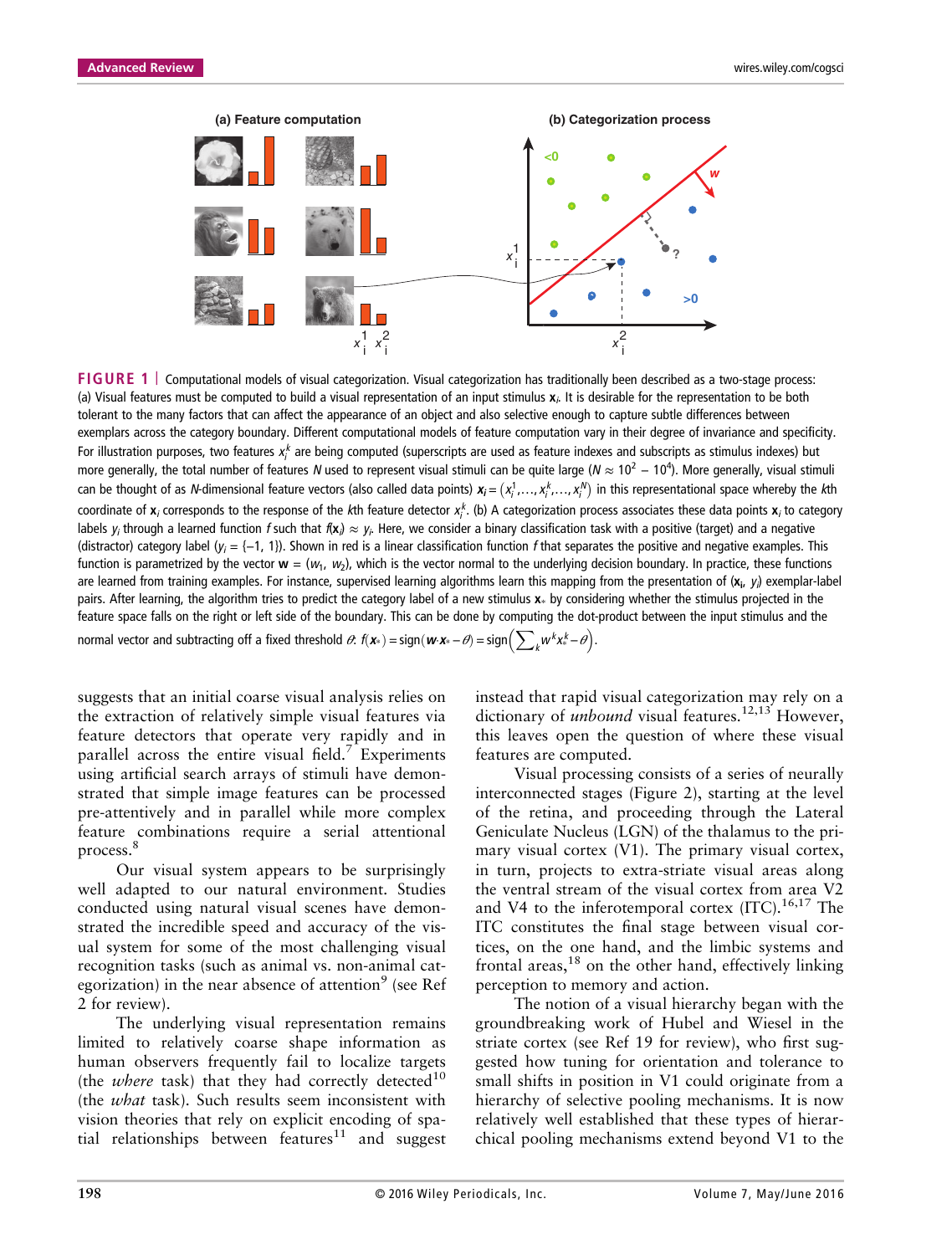

**FIGURE 2** | The neural basis of visual categorization. Shown are areas involved in visual categorization. Areas involved in the computation of visual features are shown in red and areas involved in categorization in cyan. Some subcortical areas known to play a role in categorization are not shown including the striatum.<sup>14</sup> (Adapted from Ref 15)

entire ventral stream:  $16,17$  At each stage of the processing hierarchy, the underlying visual representation becomes increasingly complex with cells becoming selective to increasingly more stimulus dimensions – from single orientations to image fragments and object views in higher visual areas. At the same time, the underlying visual representation becomes gradually more tolerant to image transformations (mainly changes in position and scale).

Converging evidence suggests that the ventral stream of the visual cortex plays a key role in the encoding of object categories.<sup>16,17,20</sup> For instance, category information has been found in  $V4^{21}$  and entire clusters of ITC neurons are selectively tuned to ecologically important categories of stimuli such as faces and body parts<sup>22</sup> as well as objects of expertise in humans.<sup>23</sup> Interestingly, semantic information encoded in the human homologue of the ITC is remarkably similar to that found in monkeys.<sup>24,25</sup> Several studies have also reported that natural object categories can be read out from ventral stream neural activity.<sup>26-28</sup> Furthermore, category learning introduces local changes in the  $ITC<sup>29</sup>$  (see also Ref 30) as well as distributed effects throughout the ventral stream of the visual cortex (see Ref 31 for review).

Whether the ventral stream is directly involved in the categorization process per se, as opposed to building a robust visual representation, remains, however, a matter of debate. For instance, it has been shown that ITC neurons often do not completely

generalize among category members and remain selective for the perceptual similarity between individuals.20 Category signals in the prefrontal cortex (PFC), one of the main projections of the ITC, tend to be stronger with shorter latencies compared to ITC.<sup>20</sup> The category information found in the ITC could thus reflect top-down signals $32$  from the PFC (but see also Refs 33,34) or other memory-related areas.

Outside the ventral stream, category selectivity has also been reported in the lateral intra-parietal  $(LIP)^{20}$  as well as the hippocampus, amygdala and entorhinal cortex.<sup>35</sup> Selectivity for threatening stimuli (snakes) has been observed in the pulvinar within  $\approx$ 50 ms post-stimulus onset.<sup>36</sup> Selectivity for animate object categories has been demonstrated in the human amygdala. $37$  This has lead some researchers to argue for the possibility of a 'low-road' subcortical pathway for visual recognition that would bypass the aforementioned 'high-road' ventral stream cortical pathway (see Ref 38 for a review). However, the observed latencies are relatively slow (>300 ms) compared to the fastest reaction times observed during rapid categorization tasks<sup>2</sup> (<300 ms). In comparison, object category information can be decoded from the ventral stream of the visual cortex much faster (within  $\approx$ 100 ms post stimulus onset) in both humans $^{39}$  and monkeys.  $^{26,27}$ 

A very recent study<sup>28</sup> has shown that category signals in the ventral stream of the visual cortex co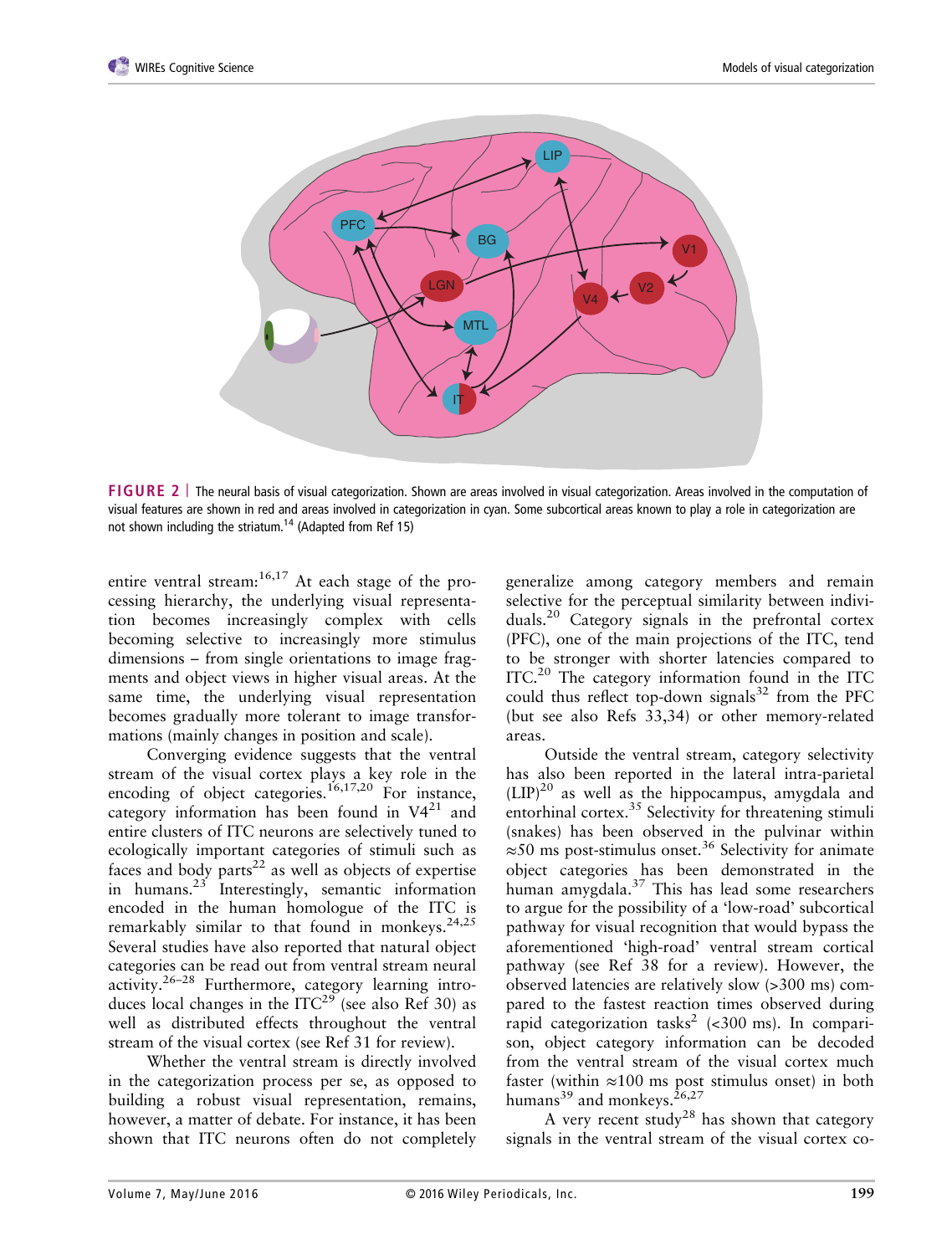vary with monkey behavioral responses during a rapid categorization task, offering a more direct evidence for the 'high-road' (cortical) hypothesis. At the same time, the existence of direct projections between the pulvinar and intermediate areas of the ventral stream leaves open the possibility that the category selectivity found in this study originates in subcortical areas with the ventral stream simply relaying the information to downstream areas.<sup>40</sup>

### **MODELS OF FEATURE COMPUTATION**

One of the main challenges associated with visual categorization stems from the need to build a representation that achieves a difficult trade-off between invariance and selectivity. $41$  On the one hand, our visual system must build a visual representation that is tolerant to the many factors affecting the appearance of an image such as changes in the position, scale, illumination or viewpoint of an object in our field of view. On the other hand, the underlying visual representation must remain selective enough so as to maintain an ability to judge subtle differences between similar object categories. Different visual categorization tasks may require different trade-offs between selectivity and invariance, and computational models of feature computation form a continuum from low-level to intermediate and higher-level visual representations, which we review below (see Table 1 for an overview).

#### **Lower-Level Visual Features**

Some of the simplest image features that have been proposed are those based on linear filter responses. These include filters modeled after the centersurround receptive fields found in the LGN. $42,43$  For instance, a simple parametric distribution (*Weibull* function) computed over the response of such filters has been proposed as a model of natural scene

recognition and was shown to be a good predictor of brain EEG responses during rapid visual presentations.<sup>43</sup>

Visual representations based on the output of oriented filters such as Gabor functions, Gaussian derivatives or other steerable filters have been exceedingly popular in the past two decades. In computational models of the visual cortex, these filters aim to mimic processing by cortical cells tuned to different orientations and spatial frequencies as found in the primary visual cortex.<sup>19</sup> *Gabor Jets*, for instance, have been used to model face recognition<sup>44</sup> and shown to account well for face similarity measurements derived from psychophysical data.<sup>54</sup> A few years ago, closely related computational models of the early visual cortex were shown to compete with state-of-the-art computer vision algorithms.  $55,56$ 

The *Gist* algorithm<sup>45</sup> is another popular algorithm based on relatively low-level oriented filters. The model has been shown to perform well on a variety of scene categorization tasks. $57,58$  Unlike the *Gabor Jets* described above, the *Gist* algorithm relies on local spatial pooling mechanisms to build a coarse scene representation (and avoid an explosion in the number of visual features used). A computational model based on the *Gist* algorithm was shown to account well for behavioral data on the effect of context during rapid scene categorization.<sup>59</sup>

#### **Visual Features of Higher Complexity**

How do simple local visual representations, as found in early cortical areas, yield the more complex visual features found in higher visual areas of the visual cortex and that are known to be optimal for visual categorization? $60,61$  Currently, one of the most prominent proposals is based on the notion of a visual hierarchy whereby another (and possibly several) filtering-like processing stages can be applied in cascade.

**TABLE 1** | Representative Models of Feature Computation, Corresponding Receptive Field (RF) Types and Complexity as well as Associated Key References

| <b>Models</b>                     | RF types                                        | Complex  | Key references |
|-----------------------------------|-------------------------------------------------|----------|----------------|
| Weibull                           | Single layer, center-surround                   |          | 42,43          |
| Gist, Gabor jets, V1 model        | Single layer, oriented                          |          | $44 - 46$      |
| Textons, TextSynth                | Two-layer, summary statistics                   | $++$     | $47 - 49$      |
| Shape descriptors                 | Fourier, boundary moments, medial axis          | $^{++}$  | 50,51          |
| Neocognitron, HMAX, deep learning | Multi-layer, selectivity and invariance pooling | $^{+++}$ | 41,52,53       |

The level of complexity is indicated with '+' signs from lowest (+) to intermediate  $(++)$  and highest  $(++)$ . Many more visual features have been proposed in the context of computer vision, and we here only focus on those that are relevant to biological vision.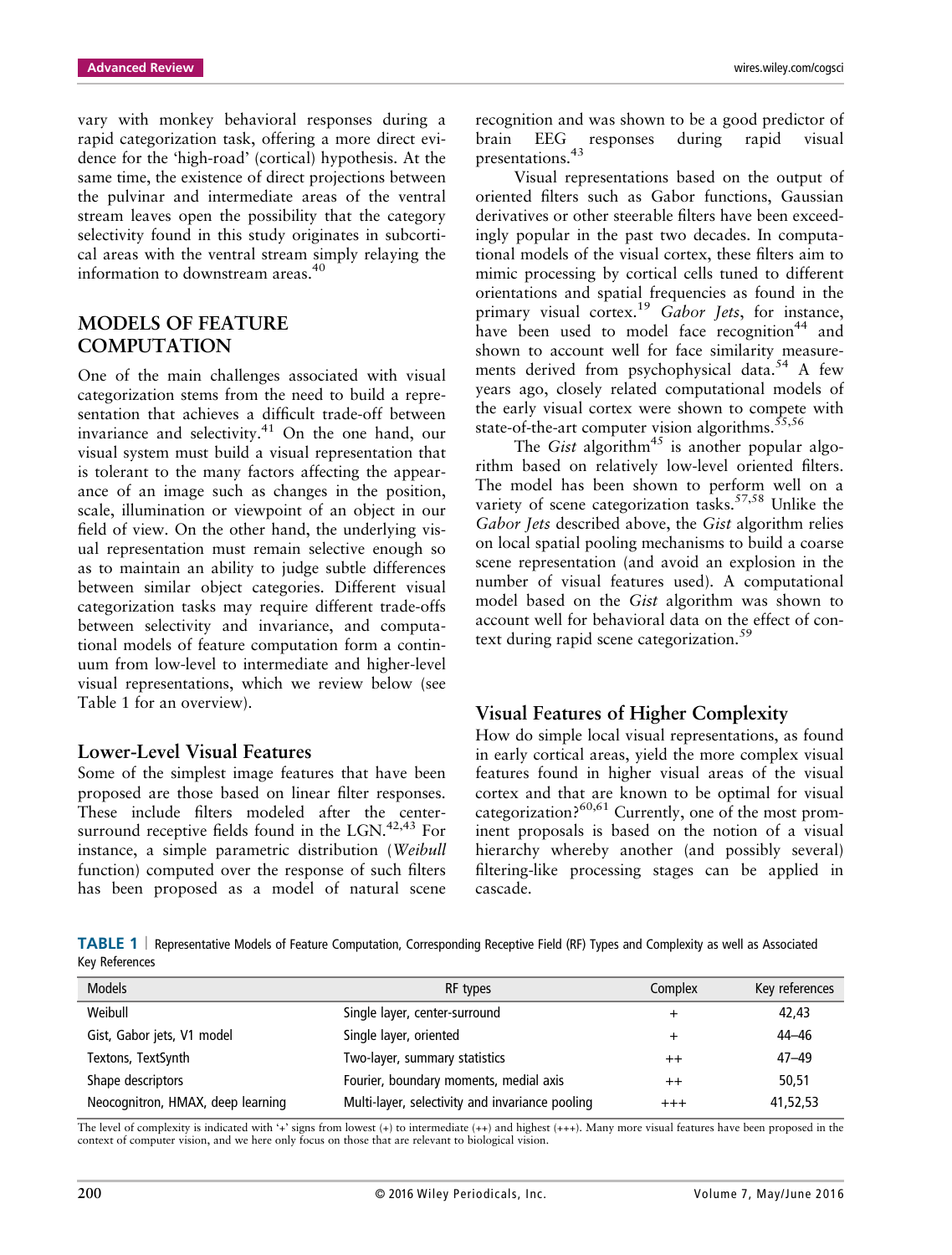For instance, *textons* (the term was first coined by Julesz to describe the fundamental atoms of preattentive vision<sup>62</sup>), corresponding to combinations of oriented linear filters via a two-stage cascade, were shown to approach the level of accuracy of human observers during the categorization of visual scenes.<sup>47</sup> Beyond scene categorization, one of the best computer vision systems for the detection of contours

in natural images $^{63}$  is also based on textons. Another algorithm for computing intermediatelevel features, *TextSynth*, was derived from a successful approach to texture synthesis.<sup>64</sup> The *TextSynth* algorithm not only takes into account first order statistics (i.e. feature count or mean feature responses over a small region of space as with most features described above) but also higher-order statistical dependencies found in natural textures (including kurtosis and other higher-order moments). This approach was shown to predict human performance in crowding experiments<sup>48,49</sup> as well as the strength of neuronal and fMRI responses in intermediate visual area  $V2.^{65}$ 

Much as features of intermediate complexity can be obtained by pooling together simpler ones, features of higher complexity can be obtained by combining intermediate-level ones. This idea is a key feature of many visual architectures including the Neocognitron,<sup>52</sup> deep learning networks<sup>66</sup> and other models of object recognition<sup>12,41,60,67-71</sup> (see Ref 72 for a recent review).

The HMAX model<sup>12,41,70</sup> shown in Figure 3 constitutes a representative example of the class of feedforward hierarchical models. The model combines mechanisms for the hierarchical build-up of invariance and selectivity inspired by the Neocogni $tron<sup>52</sup>$  with view-based theories of 3D object recognition.<sup>73</sup> HMAX tries to emulate the main information processing stages across the entire ventral stream visual pathway and bridges the gap between multiple levels of understanding:<sup>74</sup> This system-level model seems consistent with physiological data in nonhuman primates in different cortical areas of the ventral visual pathway,<sup>70</sup> as well as human behavioral data during rapid categorization tasks with natural images<sup>12,70,75</sup> (but see also Ref  $76-79$  and later discussion).

In recent years, a number of HMAX extensions have been proposed. For the most part, these extensions have focused on the learning of visual representations in intermediate stages of the model. One prominent example includes the work by Masquelier et al. who incorporated biologically plausible learning mechanisms in the HMAX based on temporal continuity in video sequences, $80$  evolutionary



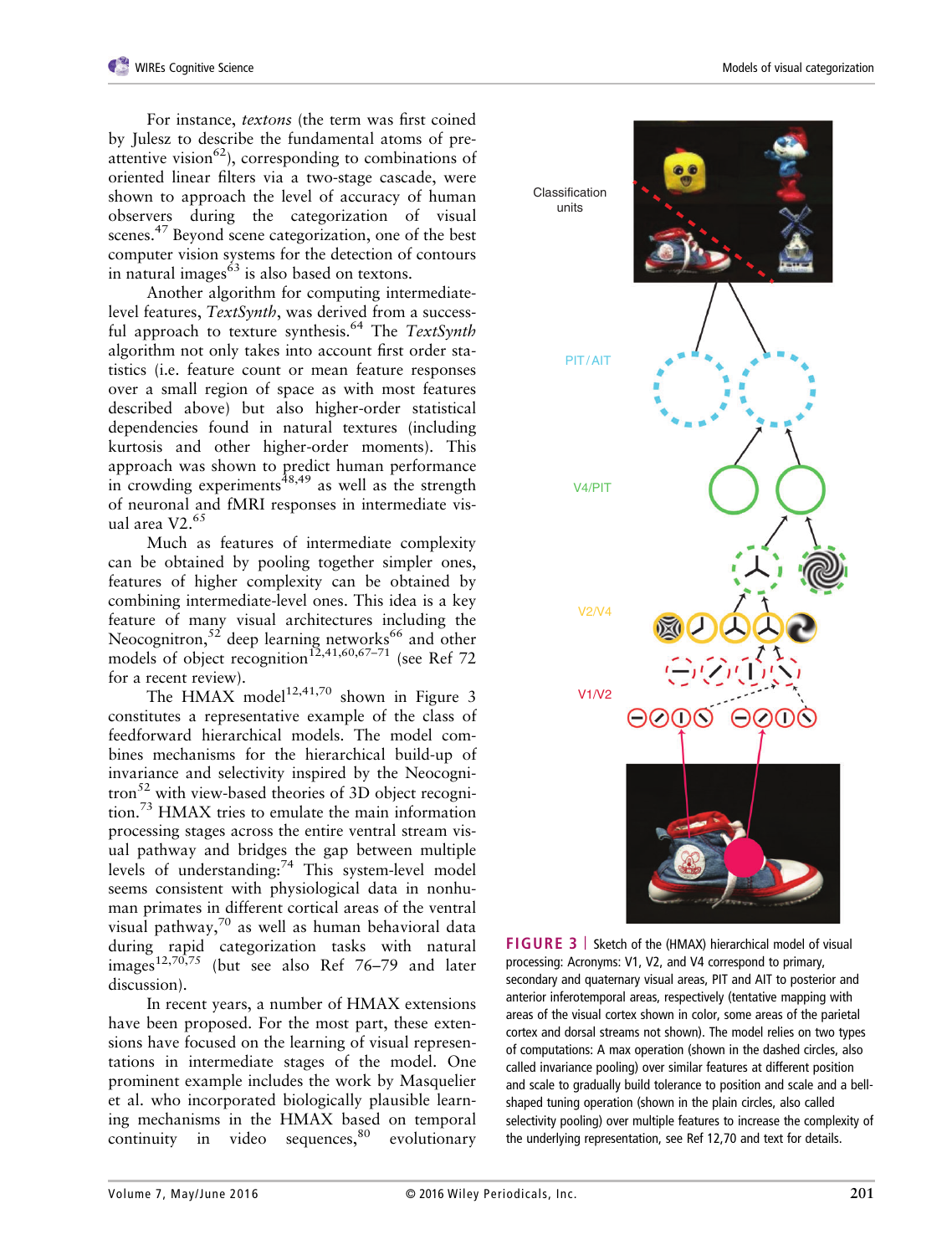algorithms $81$  as well as spike-timing dependent-based learning rules.<sup>71,82</sup>

# **Deep Learning Networks**

Nearly all hierarchical models of object recognition described above learn invariant visual representations without any supervision using (Hebbian-like) *unsupervised* learning rules. These models learn visual features that are common in natural images irrespective of their underlying diagnosticity for particular categorization tasks. This type of learning seems consistent with ITC recordings that have shown that the learning of position and scale invariance, for instance, is driven by the subject's visual experience<sup>83,84</sup> and is unaffected by reward signals.<sup>85</sup>

In recent years, however, a class of neural networks called deep learning architectures have brought about a revolution in machine learning. These networks have pushed the state of the art on a range of categorization problems ranging from speech and music to text, genome and image categorization (see Ref 66 for a very recent review). There are two fundamental differences between these deep learning architectures and hierarchical models of the visual cortex such as HMAX and the Neocognitron described above. First, learning across processing stages is fully supervised: It uses the backpropagation algorithm (see Ref 66 for a history) which propagates an error signal from superficial (categorization) layers toward deeper (perceptual) processing stages. Thus only visual features that are diagnostic for the trained categorization tasks will be learned.

Second, unlike HMAX, whose parameters (receptive field sizes, invariance and other tuning properties, number of layers, etc) are constrained by available neuroscience data, deep learning architectures do not try to imitate biology at such a level of detail. For instance, state-of-the-art deep learning architectures incorporate many more layers (more than 20 layers<sup>86,87</sup>) than the aforementioned hierarchical models of the visual cortex (e.g. seven layers for HMAX) – possibly also incorporating not just one visual architecture but entire ensembles of deep networks for a given categorization task.<sup>86,87</sup>

Recent innovations in training methods have yielded deeper networks with improved accuracy. Of course, an increase in the number of layers and units in the network comes at the expense of sample complexity (see Section *Models of Classification*) as the number of parameters to be learned increases together with the complexity of the corresponding classification function. Unsurprisingly, a very

significant effort has been dedicated in recent years to building increasingly large annotated image and video datasets (the ImageNet Large Scale Visual Recognition Challenge<sup>88</sup> contains more than 1 million images and 1000 categories) enabling the training of increasingly large networks (compare with the 2010 PASCAL VOC challenge<sup>89</sup> with less than 20,000 images and 20 categories).

Despite the absence of neuroscience constraints on modern deep learning architectures, recent work has shown that these architectures are better able to explain ventral stream neural data than alternative models.78,79,90,91 In addition, these networks outperform all other models by a large margin $90$  and are starting to match human-level accuracy for difficult object categorization tasks.<sup>87</sup>

# **MODELS OF CLASSIFICATION**

A key question for cognitive science is to understand the processes that link visual stimuli with category labels. Our visual system must learn these associations and, beyond rote memorization, it must learn to generalize to previously unseen exemplars. After a brief mathematical description of the category learning problem, we review existing cognitive models of categorization and survey different kinds of classification problems.

# **Learning from Examples**

Formally, visual categorization is the process by which a set of visual stimuli  $\mathbf{x}_i$  ( $i = 1 \dots m$ ) gets associated with a category label  $y_i$  to form  $(\mathbf{x}_i, y_i)$ exemplar-label pairs. In general, **x***<sup>i</sup>* is a feature vector in a possibly high dimensional space (see Section *Models of Feature Computation* and Figure 1). For instance, this could be *N* pixel intensities from an  $\sqrt{N} \times \sqrt{N}$  input image or the response of an *N*-dimensional array of photoreceptors or any other feature detectors  $\mathbf{x}_i = (x_i^1, \dots, x_i^k, \dots, x_i^N)$  to the presentation of stimulus **x***i*.

For binary classification tasks, it is customary to consider positive and negative training samples (i.e.  $\gamma_i$  is a binary variable taking on values  $\{-1, 1\}$ , but in the general multiclass categorization case, *yi* could take on any integer value). Multiclass categorization problems, on the other hand, require choosing the category (out of *k* possible) to which a visual stimulus belongs. Formally, these can be described as multiple binary classification problems*<sup>a</sup>* . Learning to categorize visual stimuli requires learning a function,  $92$  called the classification function or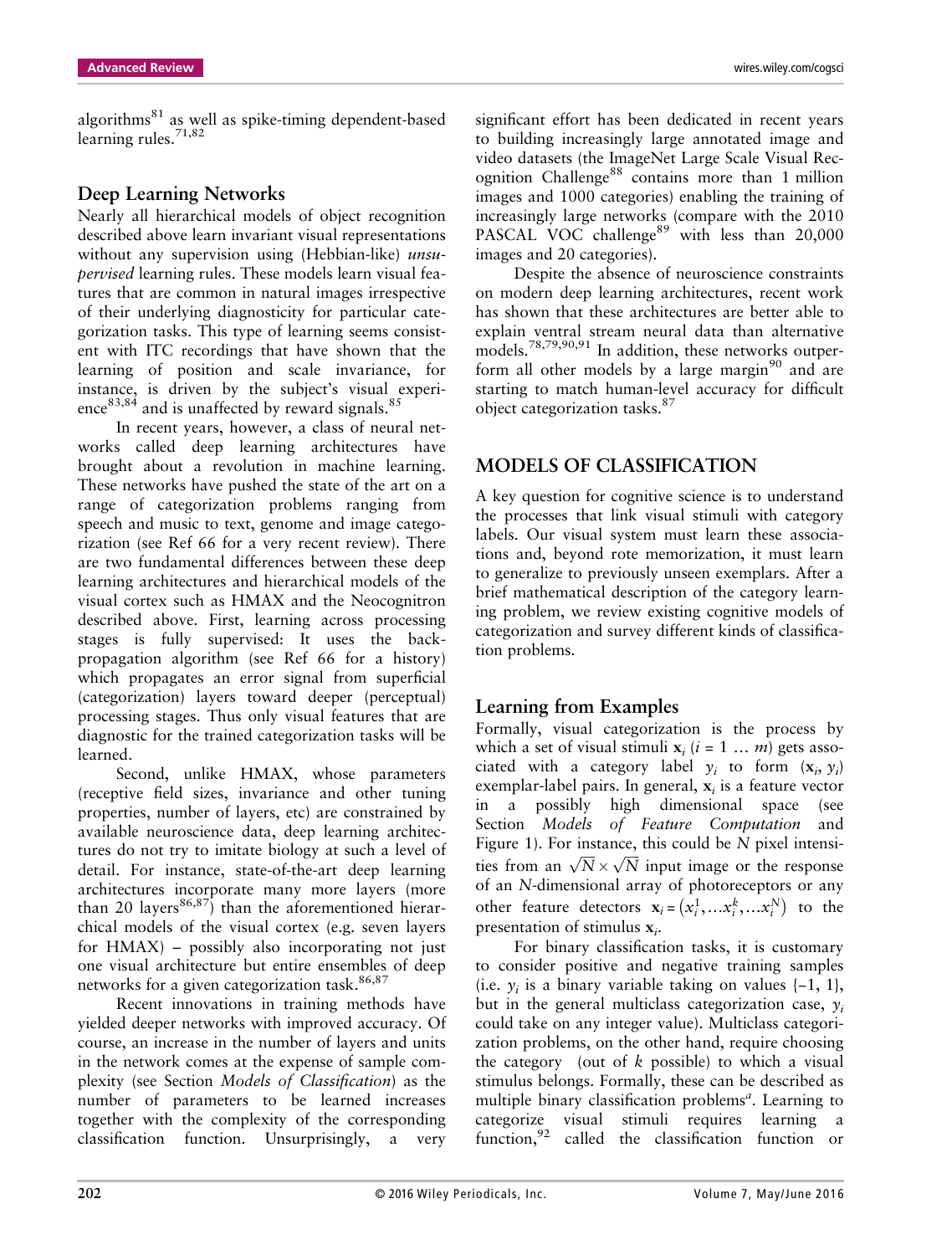classifier *f*, that best represents the relation between the inputs  $x_i$  and the corresponding outputs  $y_i$  such that  $f(\mathbf{x}_i) \approx \gamma_i$ .

One can distinguish between different kinds of learning scenarios: In supervised learning, a teacher provides input–output pairs to the learner. This is closely approximated in a lab setting where, for instance, a participant is being shown sets of examples from two classes with corresponding labels in order to learn to discriminate between these two categories. At the other extreme of the continuum, in unsupervised learning scenarios, the learner is only provided with training examples  $\mathbf{x}_i$ , and the  $y_i$  labels along with their associations with training examples have to be 'guessed.' There also exist approaches that are hybrids between supervised and unsupervised learning schemes, such as the semi-supervised learning approach, whereby some but not all labels are provided to the learner. More natural learning scenarios inspired by early behavioral psychology work on conditioning include reinforcement learning algorithms whereby the learner receives a reward/punishment following its actions or decisions. The stimuli and labels are never explicitly given as pairs but can nonetheless be learned indirectly from the reward signal. These types of reinforcement learning scenarios are extensively used in robotic applications (for instance, for robots to learn to walk).

One needs to distinguish between the function  $f(x) \approx y$  that tries to predict the label *y* of an unknown input stimulus **x** and the algorithm used to learn the function *f* itself. There exist a multitude of algorithms for learning classification functions that have been proposed in the past decades of research in machine learning. Some of the most common algorithms in visual categorization include the perceptron learning algorithm and extensions to neural networks with multiple layers, as well as support vector machines (SVMs) and closely related regularization networks, boosting and many others (see Refs 93,94 for general overviews). All these algorithms aim at selecting one of usually many possible classification functions. These algorithms typically try to achieve a difficult trade-off between minimizing the classification error on the training set (i.e. fitting the training data well) and finding a function that is sufficiently smooth (to prevent overfitting to the training set and provide some guarantee to generalize well to future examples, see below).

To achieve this trade-off, a learner needs to make explicit assumptions (this is related to the socalled *inductive bias* in cognitive psychology) about the nature of the categorization problem in order to generalize to new exemplars that it has not encountered so far. Different learning algorithms rely on different assumptions.<sup>93,94</sup> The maximum margin assumption, for instance, which is used in the formulation of SVMs, posits that the best classification function will be the one that maximizes the distance between the closest exemplars from the two classes and the corresponding classification boundary.<sup>95</sup> Nearest neighbor algorithms typically assume that exemplars that fall within the same neighborhood (i.e. that are near each other) belong to the same class. In addition, there are many possible types of functions<sup>93,94</sup> (or kernels) that can be used to parameterize the space of classification functions used by the learner (which is independent of the learning algorithm). For instance, the same classification problem can be solved with a linear SVM or a nonlinear SVM (including polynomial functions, radial basis functions RBFs, etc). We next review some of the main algorithms that have been proposed in the past decades and that are of relevance to cognitive psychology.

# **Machine Learning and Cognitive Models**

One of the very first computational models of categorization was the *perceptron*. <sup>96</sup> It extends McCulloch and Pitts' earlier model of an artificial neuron $97$  with the ability to adjust its synaptic weights via a simple learning rule in order to learn new categories. The underlying circuit used for categorization is quite general, as it can describe any linear classification function learned by modern learning algorithms.

An idealized classification unit receives its inputs from an *N*-dimensional population of feature detectors  $\mathbf{x} = (x^k)_{k=1,...,N}$  with corresponding synaptic strengths  $\mathbf{w} = (w^k)_{k=1...N}$  (Figure 4) that are learned from a training set of exemplar-label pairs. After learning, the unit predicts the category label of a new stimulus **x** by comparing its output value given by the sum of its inputs weighted by the corresponding synaptic weights with a fixed threshold *θ*: *y* =  $sign(\sum_{k}w^{k}x^{k} - \theta)$ . This is equivalent to evaluating whether the stimulus falls on the right (positive) or left (negative) side of a corresponding categorization boundary (Figure 5).

In such boundary-based classification models, the raw classifier output (before thresholding) is a linear function of the distance of the data point to the decision boundary. A closely related cognitive psychology model is the General Recognition Theory  $(GRT)$  model and its extensions<sup>98</sup> whereby a diffusion process accumulates information along each feature dimension independently until a decision boundary is reached.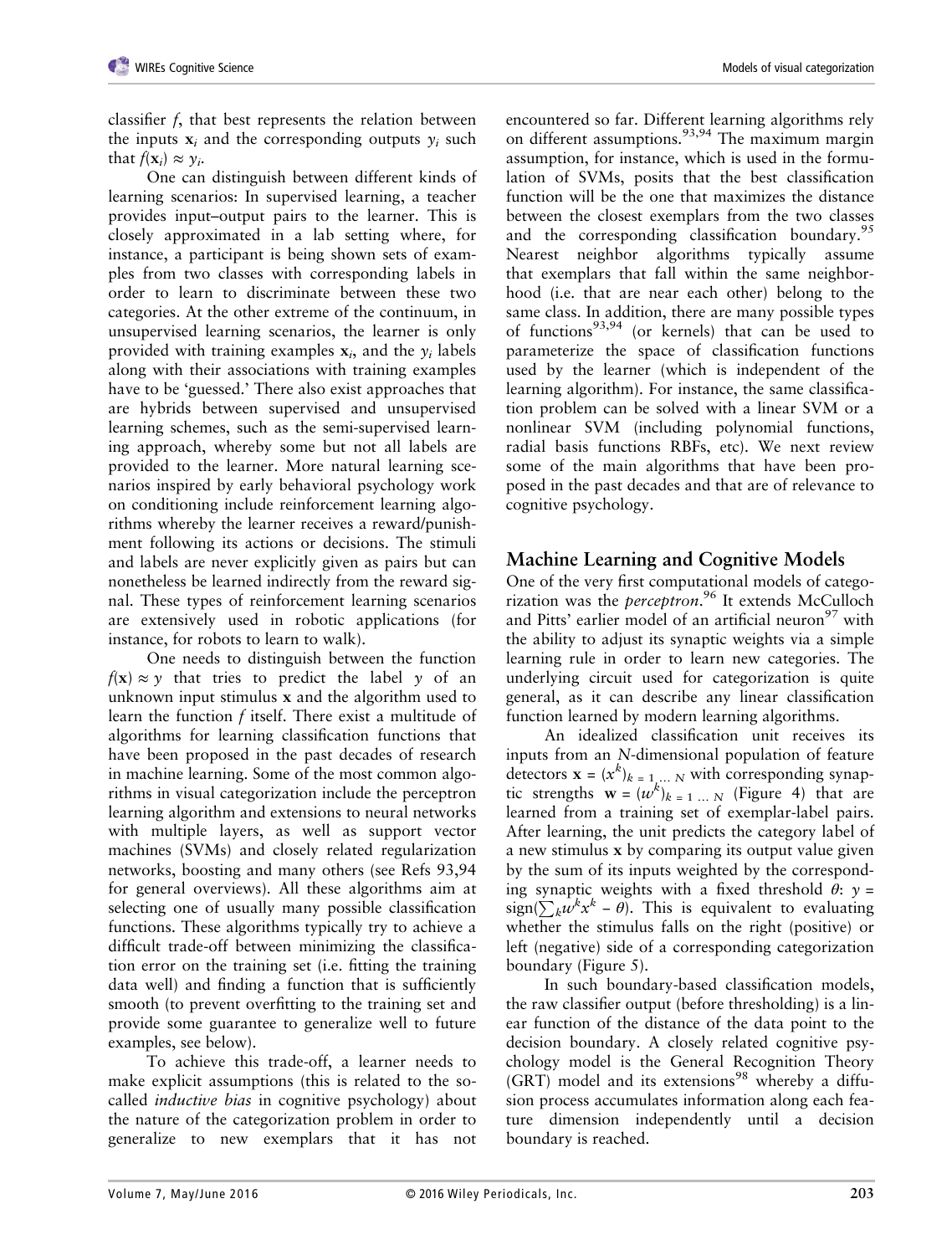One of the key limitations of the original perceptron learning algorithm is that it is limited to linearly separable classes. A significant extension of the linear perceptron is the multilayer perceptron (MLP). The architecture is built by stacking multiple perceptrons on top of each other such that one stage feeds into the next. These can be seen as precursors of the feedforward hierarchical models and deep learning architectures described in Section *Models of Feature Computation*.

The MLP in effect implements a complex nonlinear function *f* between its input and output. In fact, it can be shown that under relatively general assumptions,<sup>99</sup> certain architectures called universal approximators like the MLP or the RBF discussed below can approximate any arbitrary input–output function (and hence categorization tasks of arbitrary



**FIGURE 4** | Simple categorization unit. A perceptron-like categorization unit reweights the response of individual feature detectors  $x^k$  – from a population of N feature detectors  $\mathbf{x} = (x^1, \ldots, x^k, \ldots, x^N)$  – by the corresponding vector of synaptic strength  $\mathbf{w} = (w^1, \dots w^k, \dots w^N)$  before summing them up  $(\sum_k w^k x^k)$  and subtracting off a threshold *<sup>θ</sup>*. This is followed by a rectification stage to obtain a binary class label {−1, 1}. Formally this model unit would be able to implement the classification boundary described in Figure 1.

difficulty). However, learning to solve the problem may require a prohibitively large number of training samples and hence, all else being equal, it is always desirable to consider the 'simplest' classification function sufficient to solve the categorization problem (this principle is known as Occam's razor).

A popular class of neural network models, which are also universal approximators, are regularization networks based on radial basis functions (socalled RBF networks). In the RBF scheme, a number of 'templates' **x***<sup>i</sup>* are stored in memory by individual model units. These templates may correspond to individual exemplars previously encountered by the network or 'prototypes' learned via clustering of the training data. During categorization, each unit matches the input stimulus **x** against its template using a particular kernel function  $K(\mathbf{x}_i, \mathbf{x})$ . For RBF networks, the kernel function takes the form of a Gaussian function  $K(\mathbf{x}_i, \mathbf{x}) = \exp(-\gamma ||\mathbf{x}_i - \mathbf{x}||^2)$ , where *γ* is a constant. A classification unit then computes the sum of the response of all template units  $K(\mathbf{x}_i, \mathbf{x})$ weighted by their associated synaptic weights *ci*. Formally, the categorization process can be described with the following equation:

$$
y = \sum_{i} c_i K(\mathbf{x}_i, \mathbf{x}) = \sum_{i} c_i \exp(-\gamma ||\mathbf{x}_i - \mathbf{x}||^2).
$$

This approach was shown to successfully learn to synthesize novel object views from 2D templates stored in memory.<sup>100</sup> This so-called view-based theory of pose-invariant object recognition offered an alternative to models that rely on explicit 3D CADlike representations of objects $11$  and motivated subsequent monkey psychophysics and electrophysiology



**FIGURE 5** | Decision boundaries implemented by three different cognitive models of categorization. (a) Prototype-based, (b) exemplar-based and (c) linear perceptron. Note that only the perceptron learning algorithm explicitly computes a decision boundary. A decision boundary can, however, be recovered for instance-based algorithms by assigning a class-label to every point of the feature space by computing the distance between each point and the closest prototype (obtained by computing the mean of all exemplars for each class) as in the prototype-based approach or the closest exemplar as in the exemplar-based approach.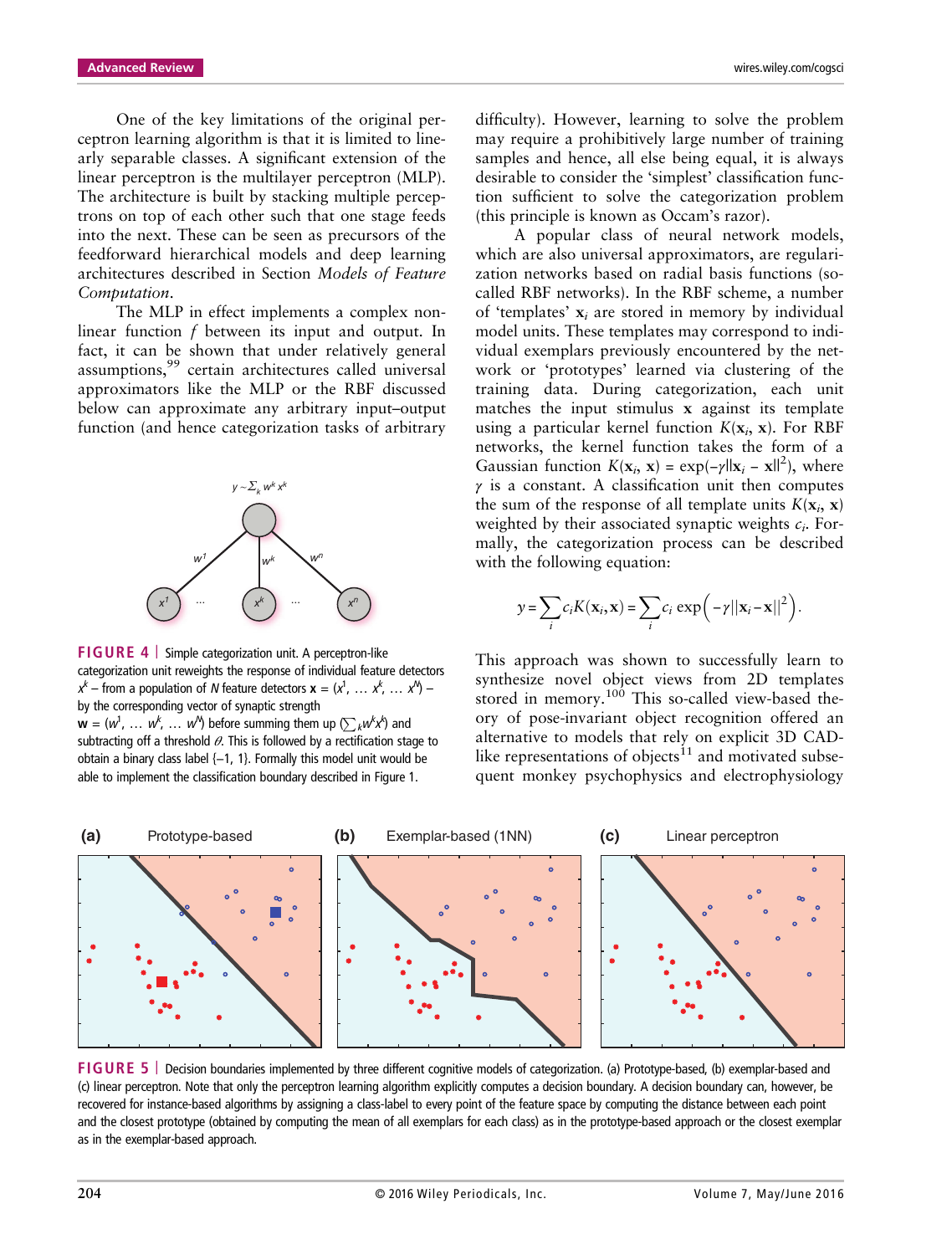studies.<sup>101</sup> A refinement of the framework lead to the *Chorus of Prototypes* model, which was shown to generate correct predictions for behavioral, electrophysiological and imaging experiments.<sup>102</sup>

RBF networks fall under the general family of kernel methods. Many modern machine learning algorithms correspond to different choices of the kernel function described in Equation (3). This mathematical formalism is quite general and, indeed, many of the cognitive models of categorization described in the past decades (see Table 2 for an overview and Ref 115 for a more in-depth review of these models) can be formally shown to be special cases of Equation (3) for a particular form of the kernel function.<sup>116</sup> Representative examples include the generalized context model (GCM), which assumes that category exemplars are being stored in memory for later retrieval during the categorization of new stimuli<sup>117</sup> and a connectionist variant called ALCOVE.<sup>110</sup>

Both the GCM and the ALCOVE models belong to the general class of instance-based algorithms, which also include popular machine learning algorithms such as the nearest neighbor algorithm (or the related prototype-based models). The k-nearest neighbor (k-NN) algorithm, for instance, is often referred to as a 'lazy learning' algorithm because learning with this model only involves storing exemplar-label pairs. The classification function is only approximated locally (around training examples) and the actual crux of the computation is deferred until classification. A category label is obtained by associating the label of the k-nearest neighbors to an unfamiliar example. An example of the decision boundary associated with a 1-NN classifier is shown on Figure 5. Unlike the other models described above, k-NN does not re-weight dimensions according to their diagnosticity for the task (which is akin to stretching perceptual representations along relevant dimensions and shrinking them along irrelevant ones).

Extensions of the GCM include the exemplarbased random walk (EBRW) model by Nosofsky and Palmeri.<sup>111</sup> Categorization proceeds by sampling stored exemplars sequentially, which pushes an integrator toward one of two boundaries according to the exemplar's identity. The rate at which an exemplar is retrieved increases with its similarity to the stimulus and the memory strength. The model was shown to provide an account for the effects of familiarity and similarity on the categorization process.

Prototype-based models constitute an alternative to the family of instance-based models described above. Category prototypes are learned (usually by clustering) and used in lieu of exemplars during categorization, thus reducing the number of category instances to be stored (Figure 5). A related model is the norm-based model of face perception (oftentimes called the 'average face' model) whereby faces are categorized by considering the distance along prespecified directions in the space coding for face identities with respect to a single average face prototype. $118$ 

# **A Note on Representational Complexity**

One way to compare the quality of different visual representations for a given categorization problem (and a given stimulus set) is to consider their representational complexity. The representational complexity of a given visual representation can be thought of as the complexity of the *simplest* classification function necessary to reach a particular level of categorization accuracy.

For instance, let us consider least-square regression as our learning algorithm and different classes of decision functions (or kernels), say linear, quadratic and Gaussian (one could also vary the regularization parameter to restrict the complexity of the resulting decision function). Similarly, one could consider neural networks with increasing numbers of hidden units. The number of 'wiggles' on these functions provides a coarse approximation of their degree of freedom. With more free parameters, these functions can exhibit sharper peaks and valleys, which in turn, allow them to solve increasingly complex categorization problems. The number of wiggles can thus be taken as a hand-wavy estimate of the relative

**TABLE 2** | Representative Cognitive Models of Categorization

| <b>Models</b>          | Categorization process         | Key references |
|------------------------|--------------------------------|----------------|
| RULEX, COVIS           | rule                           | $103 - 105$    |
| GRT, perceptron, MLP   | boundary                       | 106            |
| Prototype, SUSTAIN     | prototype (single or clusters) | $107 - 109$    |
| ALCOVE, GCM, ERBW, RBF | exemplar                       | 100,110-112    |

GRT, General Recognition theory; MLP, Multilayer Perceptron; GCM, Generalized Context Model; ERBW, Exemplar-Based Random Walk; RBF, Radial basis function (network).

Many more models exist and we refer the readers to Refs 113,114 for a more complete survey of these models.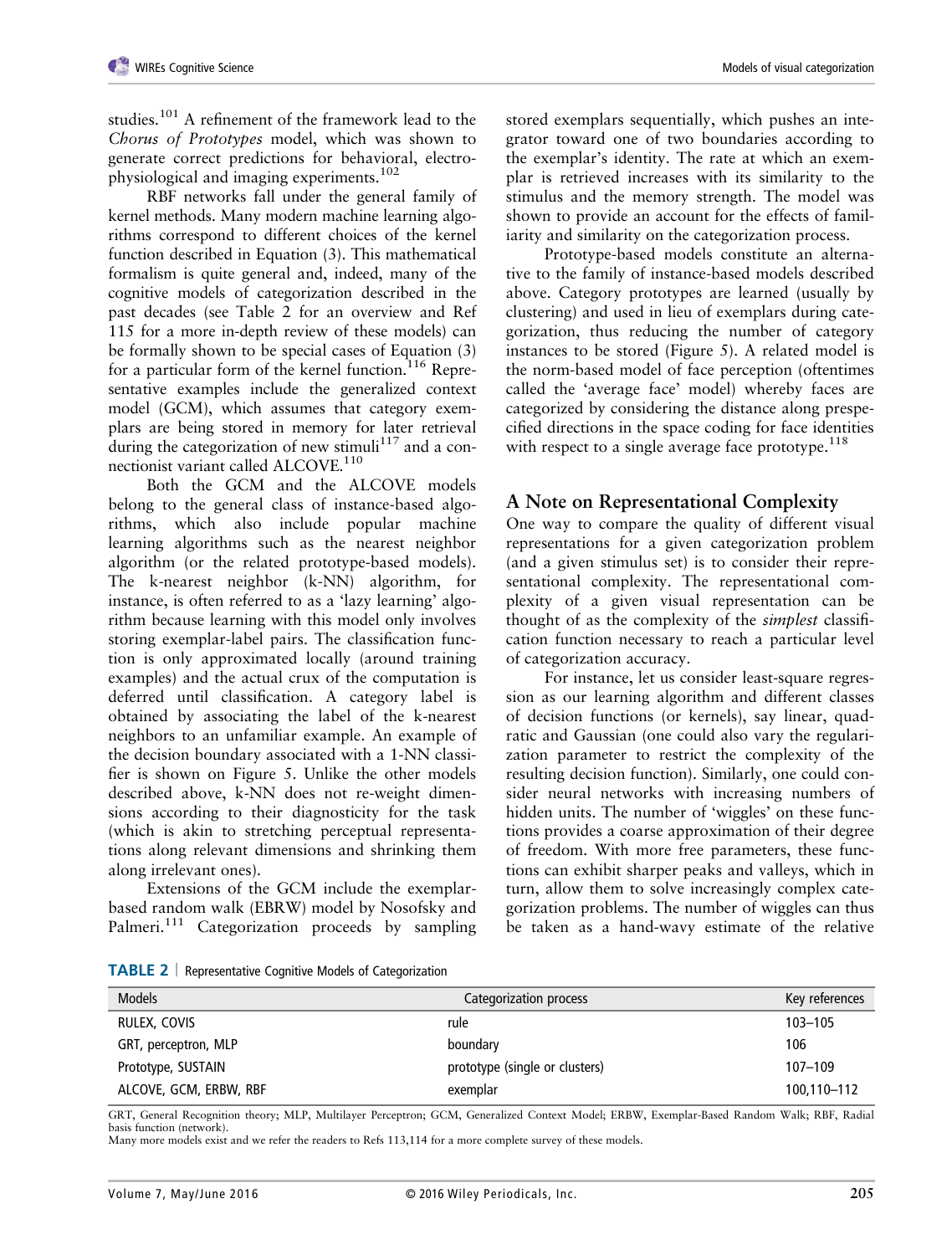complexity of these functions (linear < quadratic < Gaussian).

In practice, beyond simple considerations on the number of free parameters, one has to worry about the *capacity* of a classification function which needs to take into account the expressive power or flexibility of the function. Several measures such as the VC dimension have been proposed to make this notion of capacity more rigorous.<sup>95</sup> Measures of the capacity of a classifier are important because they provide bounds on the number of samples (also called sample complexity) that are needed for proper generalization of the corresponding classification function.*<sup>b</sup>* There are exceptions to this general rule, in particular, committees of perceptrons can give better generalization than a single perceptron. The issue of why this occurs has not been resolved.*<sup>c</sup>*

Let's now turn to three hypothetical visual representations shown in Figure 6. With no prior assumption on the class of functions *f* to be learned, the simplest classification function that can *accurately* separate the data *(i.e. without any classifica*tion error) in panel (a) (linear) is simpler that the simplest classification function that can separate the data in panels (b) and (c) (quadratic and Gaussian kernel, respectively). Hence, the complexity of the representation in panel (a) is much lower than that of the representation in panel (b), which is itself lower than that of the representation in panel (c).

The argument above offers a measure of the relative effectiveness of different visual features to solve a particular categorization problem because representations of lower complexity will yield classification functions that require fewer examples to train or equivalently, provides the best guarantee of generalization to novel exemplars (see Ref 121 for a more indepth treatment). In practice, the complexity of visual representations (such as when comparing a perceptual model to populations of cortical neurons) has to be estimated empirically.<sup>77</sup> It has been shown experimentally that the representational complexity of deep learning architectures tends to be much lower than that of other architectures.<sup>77</sup>

# **OPEN QUESTIONS AND FUTURE DIRECTIONS**

In recent years, progress in our understanding of the computational mechanisms underlying visual categorization has been significant. Face detection systems are now readily available on consumer-grade digital cameras, and automated face identification algorithms are being integrated in digital photo library suites. Automated pedestrian detection and computer systems for driver assistance are already available in luxury vehicles and will become standard equipment on most models in the near future. Below, we identify some of the remaining challenges in our understanding of the biological and computational mechanisms underlying visual categorization.

### **Categorization Across Taxonomic Levels: One or Multiple Computational Mechanisms?**

One may consider natural object categories at three distinct levels of abstraction<sup>122</sup> (see Table 3): The



Sample complexity

**FIGURE 6** | Representational complexity. Not all feature representations are created equal. Here we compare three hypothetical visual representations for the same set of stimuli and how they impact the subsequent classification processes. Individual category exemplars are shown as dots (blue and green corresponding to each of the two classes) and classification functions as a red line. Representation (a) is the best representation for the categorization problem considered because the two classes can be separated by one of the simplest classification functions (i.e. a linear function). The complexity of the corresponding classification function increases from left to right. Representation (b) and (c) will, in principle, require more training examples to properly generalize to new stimuli or equivalently will tend to under-perform Representation (a) in regimes where relatively small numbers of training examples are available.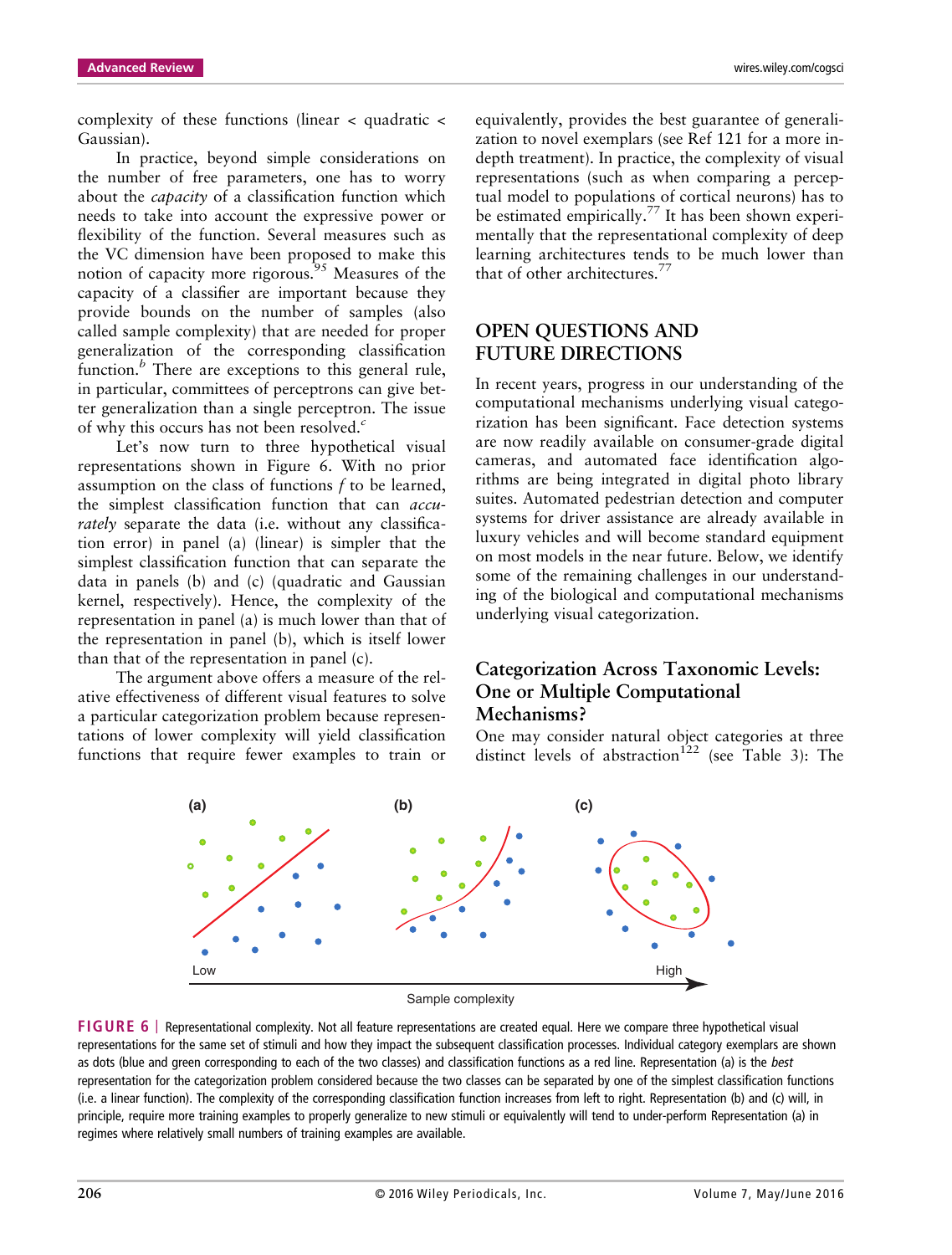| Superordinate    | <b>Basic</b> | Subordinate       |
|------------------|--------------|-------------------|
| <b>Furniture</b> | Chair        | Kitchen chair     |
|                  |              | Living-room chair |
|                  | Table        | Kitchen table     |
|                  |              | Dining-room table |
|                  | Lamp         | Floor lamp        |
|                  |              | Desk lamp         |
| Tree             | 0ak          | White oak         |
|                  |              | Red oak           |
|                  | Maple        | Silver maple      |
|                  |              | Sugar maple       |
|                  | <b>Birch</b> | River birch       |
|                  |              | White birch       |

**TABLE 3** Examples of Category Taxonomies<sup>122</sup>

superordinate level corresponds perhaps to the most popular task in both machine and biological perception, and is often referred to as the 'detection' task. This includes categorizing a target object category (e.g. animals, vehicles, people or faces) against distractor stimuli that do not contain the target object category (often times natural scenes or other object categories). The basic level (e.g. dog vs. non-dog animals) has been described as the level for which members are first categorized, whereby additional processing may be needed for other levels<sup>122</sup> (but see later discussion). The subordinate level (e.g. dalmatian vs. non-dalmatian dogs) is also commonly referred to as the fine-level categorization in computer vision (e.g. which type of dog is it?). Object 'recognition' usually refers to classification tasks at the same basic level (e.g. cats vs. dogs or animals vs. people) while 'identification' usually corresponds to discriminating between one specific versus other instances of an object category (e.g. my dog Rusty vs. other dogs).

The past decade of research has shown that there exist systematic differences in participants' behavioral responses across taxonomic levels, e.g. Ref 123–125. For instance, observers' subordinate-level categorization of natural object categories tends to be slower and less accurate than basic-level categorization.<sup>124</sup> Participants' basic-level categorization of natural scene categories tends to be slower and less accurate than superordinate-level categorization.125,126

These systematic differences have often been taken as suggestive evidence for separate computational mechanisms governing different categorization

tasks. For instance, it is often assumed that face detection and people recognition rely on separate computational mechanisms.<sup>127,128</sup> Similarly, semantic theories of categorization assume an underlying hierarchical organization of the categorization processes with some categorization tasks taking precedence over others. For instance, 'entry-point' theories typically assume that memory-related factors, including typicality, affect which taxonomic level will act as an entry-point for categorization.<sup>129</sup> Another prominent theory is the 'global-to-specific' theory, whereby categorization at more global stages needs to be completed before processing at finer levels can begin. Greene and Oliva<sup>130</sup> suggested that the categorization of global scene properties (e.g. 'is the scene open or closed?') is a necessary first step for more specific categorization tasks including basic-level categorization. A similar explanation has been proposed to explain the 'superordinate advantage' in scene categorization characterized by participants' higher accuracy and faster reaction times for categorization at the superordinate versus basic level of categorization.125,126

Interestingly, from the computational point-ofview, however, classification tasks at different levels of categorization are equivalent (Figure 7, see Ref 73 for a discussion). The aforementioned categorization problems can all be described within the general classification framework described in Section *Models of Classification*: Different categorization problems simply correspond to multiple associations of the same  $\mathbf{x}_i$  stimuli with different class labels  $y_i^t$  where the *t* reflects different categorization tasks. Indeed, very recent work<sup>131</sup> has shown that, for the case of rapid scene categorization, the differences in behavioral responses observed across different tasks reflect natural variations in perceptual discriminability (computed using a model of categorization as reviewed in Section *Models of Classification* trained using a very large database of scene images). Furthermore, the study showed that by properly selecting visual stimuli using the proposed computational model, it is possible to reverse the 'superordinate advantage.' It remains an open question whether similar models and ideas also extend to other classes of stimuli beyond scenes such as animals<sup>132</sup> or faces.<sup>124</sup>

# **On the Need to Integrate Models of Feature Computation and Categorization**

As stated throughout this review, studies on visual representations and categorization have been conducted somewhat independently.<sup>4,5</sup> One of the key assumptions in most previous work is that the brain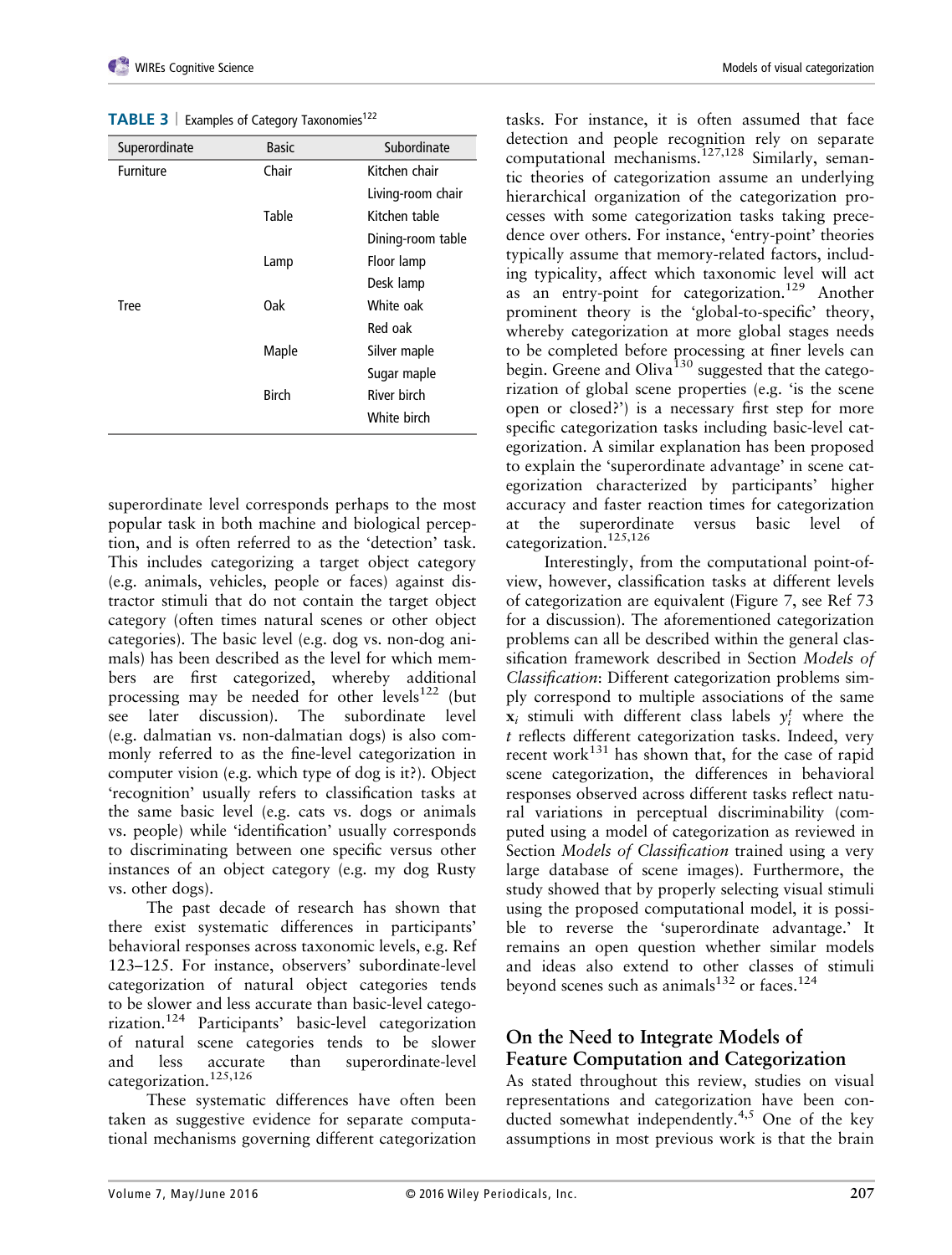

**FIGURE 7** | Levels of categorization. One can distinguish between three levels of categorization. Shown are hypothetical examples related to the categorization of animal stimuli and many alternatives are possible. (a) The superordinate level corresponds to categorization between animal/ animate versus non-animal/inanimate objects (i.e. any visual scene that does not contain an animal). (b) The basic level (also referred to as the generic level of categorization) requires discrimination between various species (e.g. dog vs. non-dog animals). (c) Last, the subordinate level requires discrimination between various dog types (e.g. dalmatian vs non-dalmatian, etc). Of course this classification is not unique and many other classification types can be performed, such as cat versus dogs, etc. Binary classification tasks are very general and it can be shown formally that any multiclass classification task (e.g. what animal is it? dog vs. cat vs. bird, etc) can be decomposed as multiple binary classification problems.

mechanisms responsible for the computation of visual features are somewhat distinct and independent from those responsible for categorization. As discussed in Section *The Neural Basis of Visual Categorization*, a growing number of electrophysiology studies have started to show the limits of this dichotomy. For instance, although the ventral stream is commonly thought of as primarily responsible for the extraction of visual features, significant category signals can already be found in intermediate<sup>133</sup> and  $low<sup>134</sup>$  visual areas.

It is very unlikely that category signals found within early ventral stream areas arise from purely bottom-up visual inputs (as predicted by feedforward hierarchical models and most models described in this review). Such category signals are likely to emanate from cortical feedback from higher level visual areas (e.g. Ref 135–137) involved in categorization tasks. Understanding the neural mechanisms used for combining bottom-up sensory-driven information with top-down attention and memory-driven processes will require the development of computational models which integrate feature computation and categorization processes.

#### **Beyond Categorization: Visual Reasoning**

Most modern vision architectures including the ones described in Section *Models of Feature Computation* are pre-attentive vision architectures. They perform well in visual categorization tasks that do not seem to require attentional mechanisms such as those based on the detection of diagnostic visual features.<sup>13</sup> At the same time, they are expected to be quite limited in handling categorization tasks that require explicit geometric relationships between features to be represented. This lack of explicit representation of geometric relations is consistent with results from psychophysics experiments using rapid presentation paradigms that have shown that participants often fail to report the location of a target object that was otherwise correctly detected.<sup>10</sup>

Overall, it is expected that these models will fail to capture the scope of human visual categorization capabilities beyond our very glimpse of a visual scene. Indeed, a recent study compared human observers and state-of-the-art machine vision systems for the classification of several artificial object categories.<sup>138</sup> The study demonstrated that modern (pre-attentive) visual architectures related to those surveyed in Section *Models of Feature Computation* perform well in visual categorization tasks that involve relatively rigid objects or objects with diagnostic visual features (assuming enough training examples). However, these same architectures were quite limited in handling categorization problems defined by rules rather than individual shapes as when categorization boils down to a compositional 'rule' (see Ref 138 for details on the tasks).

Challenging tasks for models that are effortless for human participants include the notion of 'sameness' ('when all shapes are the same vs. at least one is different'), 'insideness' (as when a smaller shape is included vs. not included in a larger one) and 'in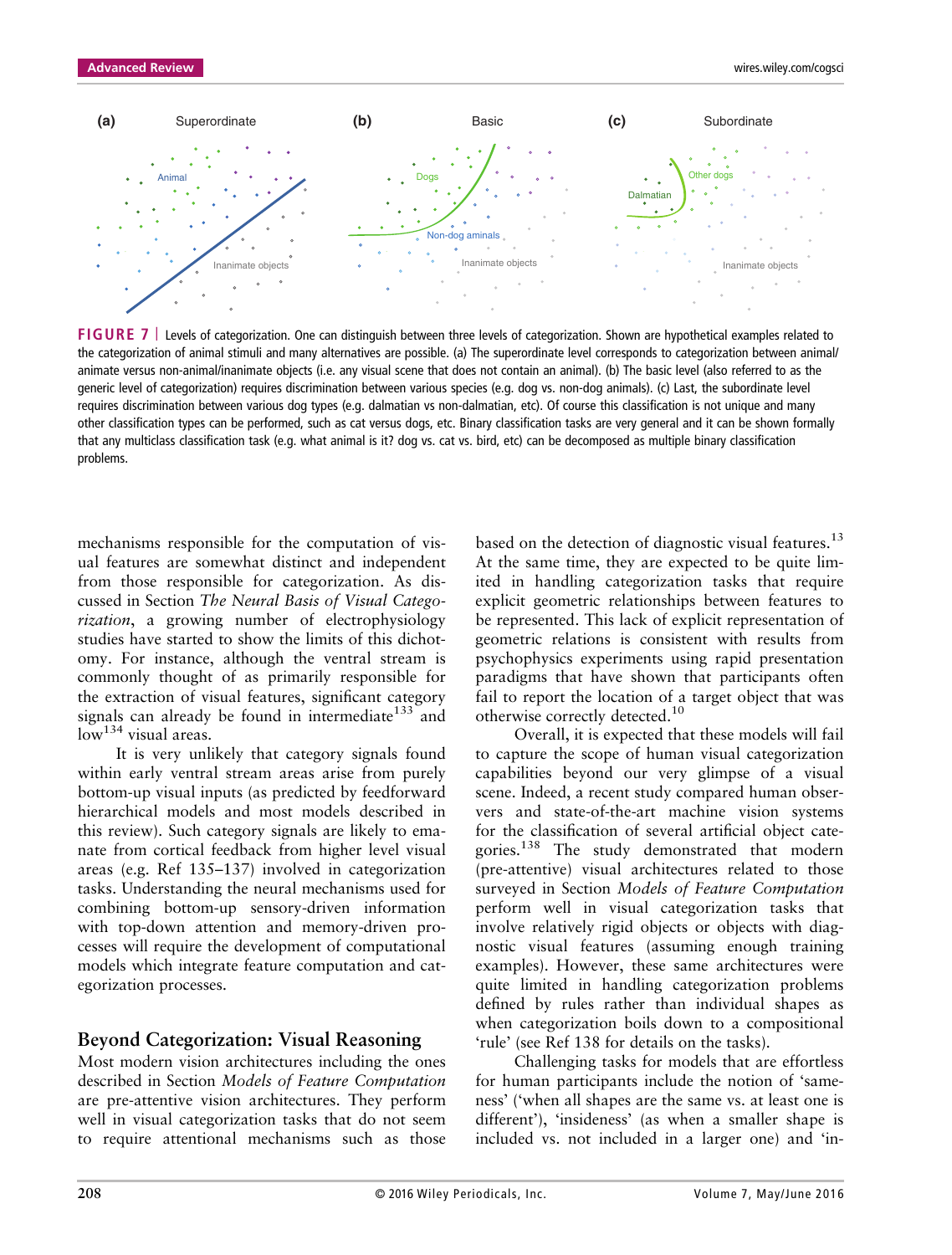betweeness' ('when the unique shape is in-between the other two vs. not'). It is worth emphasizing that these categorization tasks were not speeded and that images were presented until the participant responded. It is thus very likely that attention is needed to solve these types of reasoning tasks.

While it is becoming increasingly clear that attentional mechanisms will be needed to solve many of these 'reasoning' tasks, a key question for computational neuroscience will be to understand how attention may mechanistically operate on these early preattentive representations to enable more complex inferences derived from compositional rules (see Ref 139 for one proposal exploiting multilevel contextual constraints and Ref 140 for one proposal on how attention can be implemented in a deep recurrent network).

# **NOTES**

*<sup>a</sup>* There are two main strategies to solve multiclass categorization problems. The one-vs-all approach considers one binary classification for each category versus the rest: *k* classifiers are considered for each of the *k* classes and a classification label is obtained by considering the classifier with the largest output. The all-pairs approach (also called one-vs-one) considers one binary classification for each pair: *n*(*n* − 1)/2 classifiers thus need to be considered and a classification label is obtained by voting across all pairs.

*<sup>b</sup>* Note that the argument above has to do with the ability of a particular classifier to generalize to novel data, which is quite different from the perspective of fitting these models to human behavioral data (see Ref 119 for a treatment of the latter case).

<sup>c</sup> Indeed, Leo Breiman<sup>120</sup> has called this 'the most important unsolved problem in machine learning.'

# **ACKNOWLEDGMENTS**

The author would like to thank Dr. Imri Sofer for helpful comments on the manuscript. This work was supported by NSF early career award [grant number IIS-1252951]. Additional support was provided by DARPA young faculty award [grant number YFA N66001-14-1-4037] and ONR [grant number N000141110743].

### **REFERENCES**

- 1. Rosch E. Natural categories. *Cogn Psychol* 1973, 4:328–350.
- 2. Fabre-Thorpe M. The characteristics and limits of rapid visual categorization. *Front Psychol* 2011, 2:243.
- 3. Potter MC. Recognition and memory for briefly presented scenes. *Front Psychol* 2012, 3:32.
- 4. Schyns PG, Goldstone RL, Thibaut JP. The development of features in object concepts. *Behav Brain Sci* 1998, 21:1–17, discussion 17–54.
- 5. Palmeri TJ, Gauthier I. Visual object understanding. *Nat Rev Neurosci* 2004, 5:291–303.
- 6. Hegdé J. Time course of visual perception: coarse-tofine processing and beyond. *Prog Neurobiol* 2008, 84:405–39.
- 7. Treisman A, Gelade G. A feature-integration theory of attention. *Cogn Psychol* 1980, 136:97–136.
- 8. Wolfe JM, Horowitz TS. What attributes guide the deployment of visual attention and how do they do it? *Nat Rev Neurosci* 2004, 5:495–501.
- 9. Li F, VanRullen R, Koch C, Perona P. Rapid natural scene categorization in the near absence of attention. *Proc Natl Acad Sci USA* 2002, 99:9596–601.
- 10. Evans KK, Treisman A. Perception of objects in natural scenes: is it really attention free? *J Exp Psychol Hum Percept Perform* 2005, 31:1476–92.
- 11. Biederman I. Recognition-by-components: a theory of human image understanding. *Psychol Rev* 1987, 94:115–47.
- 12. Serre T, Oliva A, Poggio T. A feedforward architecture accounts for rapid categorization. *Proc Natl Acad Sci USA* 2007, 104:6424–9.
- 13. VanRullen R. The power of the feed-forward sweep. *Adv Cogn Psychol* 2007, 3:167–176.
- 14. Ashby FG, Alfonso-Reese LA, Turken AU, Waldron EM. A neuropsychological theory of multiple systems in category learning. *Psychol Rev* 1998, 105:442–81.
- 15. Thorpe SJ, Gegenfurtner KR, Fabre-Thorpe M. Detection of animals in natural images using far peripheral vision. *Eur J Neurosci* 2001, 14:869–876.
- 16. Ungerleider LG, Bell AH. Uncovering the visual 'alphabet': advances in our understanding of object perception. *Vision Res* 2011, 51:782–99.
- 17. Dicarlo JJ, Zoccolan D, Rust NC. How does the brain solve visual object recognition? *Neuron* 2012, 73:415–434.
- 18. Miyashita Y. Inferior temporal cortex: where visual perception meets memory. *Annu Rev Neurosci* 1993, 16:245–263.
- 19. Hubel DH, Wiesel TN. Early exploration of the visual cortex. *Neuron* 1998, 20:401–12.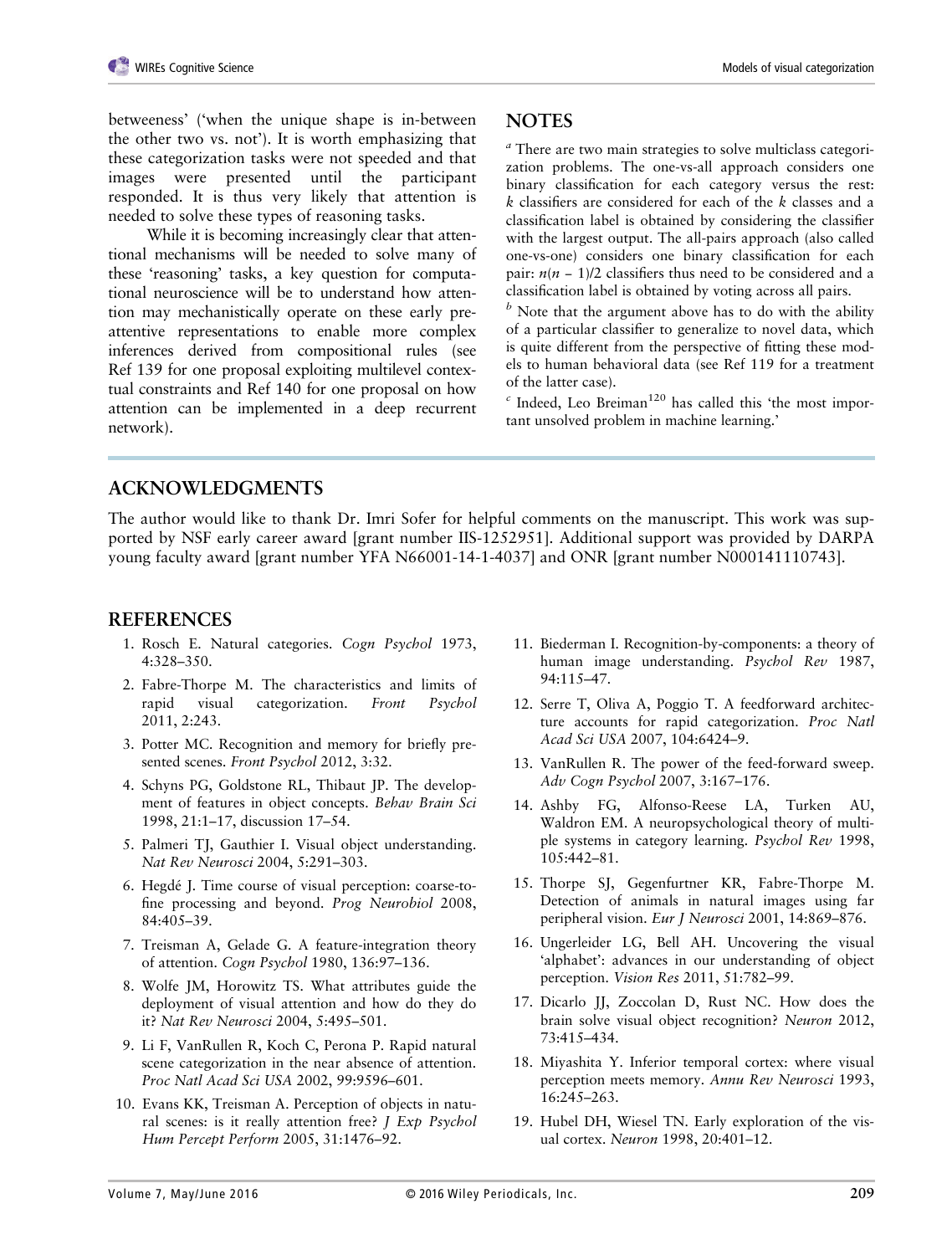- 20. Seger CA, Miller EK. Category learning in the brain. *Annu Rev Neurosci* 2010, 33:203–19.
- 21. Mirabella G, Bertini G, Samengo I, Kilavik BE, Frilli D, Della Libera C, Chelazzi L. Neurons in area V4 of the macaque translate attended visual features into behaviorally relevant categories. *Neuron* 2007, 54:303–18.
- 22. Pinsk MA, DeSimone K, Moore T, Gross CG, Kastner S. Representations of faces and body parts in macaque temporal cortex: a functional MRI study. *Proc Natl Acad Sci USA* 2005, 102:6996–7001.
- 23. McGugin RW, Gatenby JC, Gore JC, Gauthier I. High-resolution imaging of expertise reveals reliable object selectivity in the fusiform face area related to perceptual performance. *Proc Natl Acad Sci* 2012, 109:17063–17068.
- 24. Kriegeskorte N, Mur M, Ruff DA, Kiani R, Bodurka J, Esteky H, Tanaka K, Bandettini PA. Matching categorical object representations in inferior temporal cortex of man and monkey. *Neuron* 2008, 60:1126–1141.
- 25. Cichy RM, Pantazis D, Oliva A. Resolving human object recognition in space and time. *Nat Neurosci* 2014, 17:455–62.
- 26. Hung C, Kreiman G, Poggio T, DiCarlo JJ. Fast readout of object identity from macaque inferior temporal cortex. *Science* 2005, 310:863–866.
- 27. Kreiman G, Hung C, Kraskov A. Object selectivity of local field potentials and spikes in the macaque inferior temporal cortex. *Neuron* 2006, 49:433–445.
- 28. Cauchoix M, Crouzet SM, Fize D, Serre T. Fast ventral stream neural activity enables rapid visual categorization. *Neuroimage* 2016, 125:280–290.
- 29. Sigala N, Logothetis NK. Visual categorization shapes feature selectivity in the primate temporal cortex. *Nature* 2002, 415:318–20.
- 30. Folstein JR, Palmeri TJ, Gauthier I. Category learning increases discriminability of relevant object dimensions in visual cortex. *Cereb Cortex* 2013, 23:814–23.
- 31. de Beeck H, Baker C. The neural basis of visual object learning. *Trends Cogn Sci* 2010, 14:1–18.
- 32. Bar M. Top-down facilitation of visual recognition. *Proc Natl Acad Sci* 2006, 103:449–454.
- 33. Minamimoto T, Saunders RC, Richmond BJ. Monkeys quickly learn and generalize visual categories without lateral prefrontal cortex. *Neuron* 2010, 66:501–7.
- 34. Swaminathan SK, Freedman DJ. Preferential encoding of visual categories in parietal cortex compared with prefrontal cortex. *Nat Neurosci* 2012, 15:315–20.
- 35. Kreiman G, Koch C, Fried I. Category-specific visual responses of single neurons in the human medial temporal lobe. *Nat Neurosci* 2000, 3:946–953.
- 36. Van Le Q, Isbell LA, Matsumoto J, Nguyen M, Hori E, Maior RS, Tomaz C, Tran AH, Ono T, Nishijo H. Pulvinar neurons reveal neurobiological evidence of past selection for rapid detection of snakes. *Proc Natl Acad Sci USA* 2013, 110:19000–5.
- 37. Mormann F, Dubois J, Kornblith S, Milosavljevic M, Cerf M, Ison M, Tsuchiya N, Kraskov A, Quiroga RQ, Adolphs R, et al. A category-specific response to animals in the right human amygdala. *Nat Neurosci* 2011, 14:1247–1249.
- 38. Cauchoix M, Crouzet SM. How plausible is a subcortical account of rapid visual recognition? *Front Hum Neurosci* 2013, 7:1–4.
- 39. Liu H, Agam Y, Madsen JR, Kreiman G. Timing, timing, timing: fast decoding of object information from intracranial field potentials in human visual cortex. *Neuron* 2009, 62:281–290.
- 40. Pessoa L, Adolphs R. Emotion and the brain: multiple roads are better than one. *Nat Rev Neurosci* 2011, 12:425–425.
- 41. Riesenhuber M, Poggio T. Hierarchical models of object recognition in cortex. *Nat Neurosci* 1999, 2:1019–25.
- 42. Ghebreab S, Smeulders A, Scholte H, Lamme VAF. A biologically plausible model for rapid natural image identification. In: *Advances in Neural Information Processing System*. NIPS Proceedings; 2009, 1–9.
- 43. Scholte H, Ghebreab S, Waldorp L, Smeulders A, Lamme VAF. Brain responses strongly correlate with Weibull image statistics when processing natural images. *J Vis* 2009, 9:1–15.
- 44. Wiskott L, Fellous JM, Krger N, von der Malsburg C. Face recognition by elastic bunch graph matching. *IEEE Trans Pattern Anal Mach Intell* 1997, 19:775–779.
- 45. Oliva A, Torralba A. Modeling the shape of the scene: a holistic representation of the spatial envelope. *Int J Comput Vis* 2001, 42:145–175.
- 46. Pinto N, Doukhan D, DiCarlo JJ, Cox DD. A highthroughput screening approach to discovering good forms of biologically inspired visual representation. *PLoS Comput Biol* 2009, 5:e1000579.
- 47. Renninger L, Malik J. When is scene identification just texture recognition? *Vision Res* 2004, 44:2301–2311.
- 48. Balas B, Nakano L, Rosenholtz R. A summarystatistic representation in peripheral vision explains visual crowding. *J Vis* 2009, 9:1–18.
- 49. Freeman J, Simoncelli E. Metamers of the ventral stream. *Nat Neurosci* 2011, 14:1195–1201.
- 50. Kimia BB. On the role of medial geometry in human vision. *J Physiol Paris* 2003, 97:155–90.
- 51. Feldman J, Singh M. Bayesian estimation of the shape skeleton. *Proc Natl Acad Sci USA* 2006, 103:18014–9.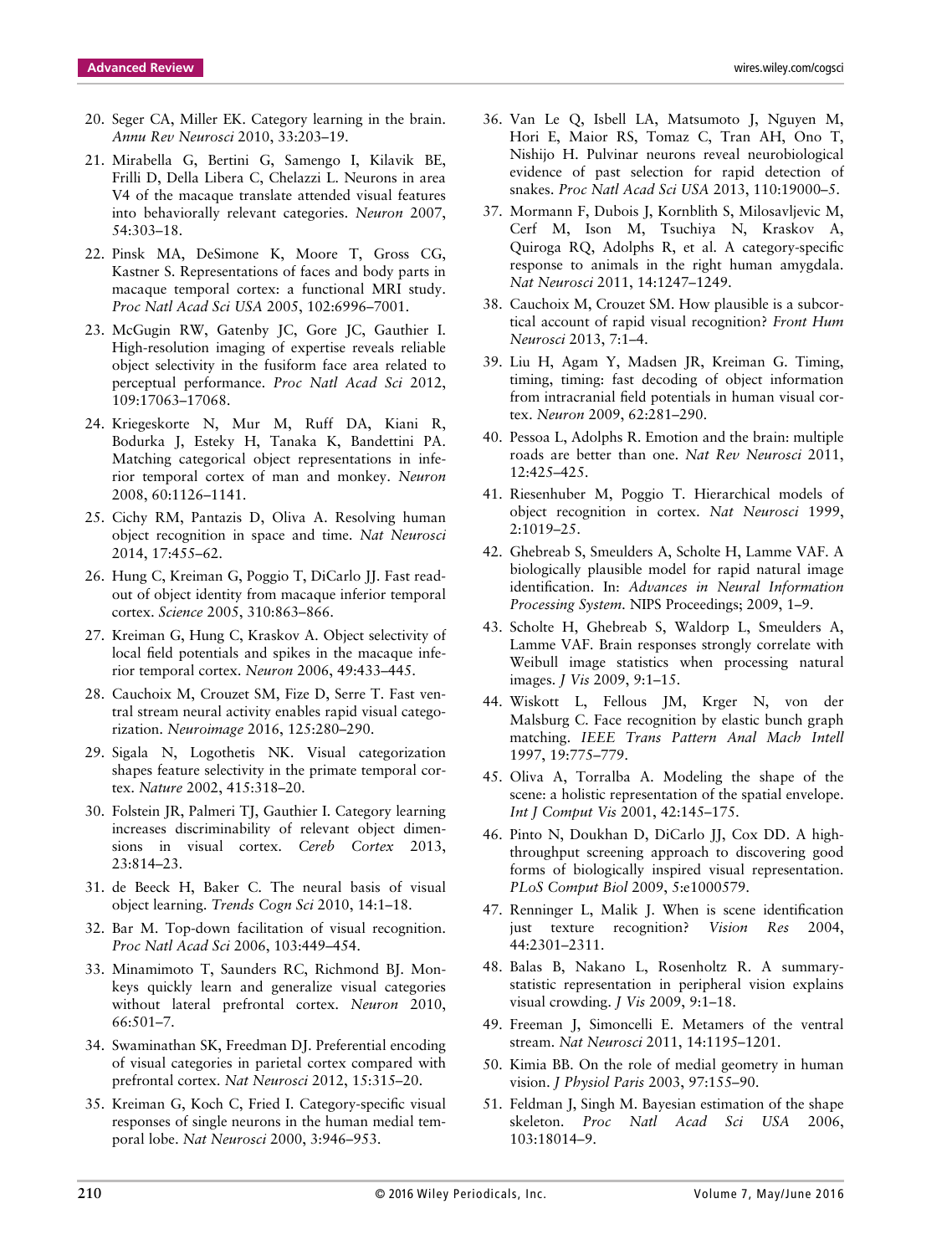- 52. Fukushima K. Neocognitron: a neural network model for a mechanism of visual pattern recognition. *IEEE Trans Syst Man Cybern* 1983, 13:826–834.
- 53. Serre T, Wolf L, Bileschi S, Riesenhuber M, Poggio T. Robust object recognition with cortex-like mechanisms. *IEEE Trans Pattern Anal Mach Intell* 2007, 29:411–26.
- 54. Yue X, Biederman I, Mangini MC, Malsburg CVD, Amir O. Predicting the psychophysical similarity of faces and non-face complex shapes by image-based measures. *Vision Res* 2012, 55:41–6.
- 55. Shan H, Cottrell GW. Looking around the backyard helps to recognize faces and digits. *IEEE Conference on Computer Vision and Pattern Recognition*, Anchorage, AK: IEEE; 2008.
- 56. Pinto N, DiCarlo J, Cox D. How far can you get with a modern face recognition test set using only simple features? *2009 I.E. Conference Computer Vision Pattern Recognition*, 2591–2598, 2009.
- 57. Oliva A, Torralba A. Building the gist of a scene: the role of global image features in recognition. *Prog Brain Res* 2006, 155:23.
- 58. Xiao J, Hays J, Ehinger K. Sun database: large-scale scene recognition from abbey to zoo. *IEEE Conference Computer Vision Pattern Recognition*, 3485–3492, IEEE, 2010.
- 59. Mack ML, Palmeri TJ. Modeling categorization of scenes containing consistent versus inconsistent objects. *J Vis* 2010, 10:11.1–11.
- 60. Ullman S. Object recognition and segmentation by a fragment-based hierarchy. *Trends Cogn Sci* 2007, 11:58–64.
- 61. Lerner Y, Epshtein B, Ullman S, Malach R. Class information predicts activation by object fragments in human object areas. *J Cogn Neurosci* 2008, 20:1189–1206.
- 62. Julesz B. Textons, the elements of texture perception, and their interactions. *Nature* 1981, 290:91–97.
- 63. Arbelaez P, Maire M, Fowlkes C, Malik J. Contour detection and hierarchical image segmentation. *IEEE Trans Pattern Anal Mach Intell* 2010, 33:898–916.
- 64. Portilla J, Simoncelli EP. A parametric texture model based on joint statistics of complex wavelet coefficients. *Int J Comput Vis* 2000, 40:49–71.
- 65. Freeman J, Ziemba CM, Heeger DJ, Simoncelli EP, Movshon JA. A functional and perceptual signature of the second visual area in primates. *Nat Neurosci* 2013, 16:974–81.
- 66. LeCun Y, Bengio Y, Hinton G. Deep learning. *Nature* 2015, 521:436–444.
- 67. Wallis G, Rolls ET. A model of invariant recognition in the visual system. *Prog Neurobiol* 1997, 51:167–194.
- 68. Mel BW. SEEMORE: combining color, shape, and texture histogramming in a neurally inspired

approach to visual object recognition. *Neural Comput* 1997, 9:777–804.

- 69. Wersing H, Koerner E. Learning optimized features for hierarchical models of invariant recognition. *Neural Comput* 2003, 15:1559–1588.
- 70. Serre T, Kreiman G, Kouh M, Cadieu C, Knoblich U, Poggio T. A quantitative theory of immediate visual recognition. *Prog Brain Res* 2007, 165:33–56.
- 71. Masquelier T, Thorpe SJ. Unsupervised learning of visual features through spike timing dependent plasticity. *PLoS Comput Biol* 2007, 3:e31.
- 72. Serre T., Hierarchical models of the visual system. Encyclopedia of Computational Neuroscience, 2014.
- 73. Riesenhuber M, Poggio T. Models of object recognition. *Nat Neurosci* 2000, 3:1199–204.
- 74. Serre T, Poggio T. A neuromorphic approach to computer vision. *Commun Assoc Comput Mach* 2010, 53:54.
- 75. Crouzet SM, Serre T. What are the visual features underlying rapid object recognition? *Front Psychol* 2011, 2:326.
- 76. Ghodrati M, Farzmahdi A, Rajaei K, Ebrahimpour R, Khaligh-Razavi S-M. Feedforward object-vision models only tolerate small image variations compared to human. *Front Comput Neurosci* 2014, 8:74.
- 77. Cadieu CF, Hong H, Yamins DLK, Pinto N, Ardila D, Solomon EA, Majaj NJ, DiCarlo JJ. Deep neural networks rival the representation of primate IT cortex for core visual object recognition. *PLoS Comput Biol* 2014, 10:35.
- 78. Yamins DLK, Hong H, Cadieu CF, Solomon EA, Seibert D, DiCarlo JJ. Performance-optimized hierarchical models predict neural responses in higher visual cortex. *Proc Natl Acad Sci USA* 2014, 111:8619–24.
- 79. Khaligh-Razavi S-M, Kriegeskorte N. Deep supervised, but not unsupervised, models may explain IT cortical representation. *PLoS Comput Biol* 2014, 10: e1003915.
- 80. Masquelier T, Serre T, Poggio T. Learning complex cell invariance from natural videos: a plausibility proof. Technical Report. Massachusetts Institute of Technology, Cambridge MA, 2007.
- 81. Ghodrati M, Khaligh-Razavi S-M, Ebrahimpour R, Rajaei K, Pooyan M. How can selection of biologically inspired features improve the performance of a robust object recognition model? *PLoS One* 2012, 7: e32357.
- 82. Kheradpisheh SR, Ganjtabesh M, Masquelier T. Bioinspired unsupervised learning of visual features leads to robust invariant object recognition. *CoRR*, abs/1504.0, 2015.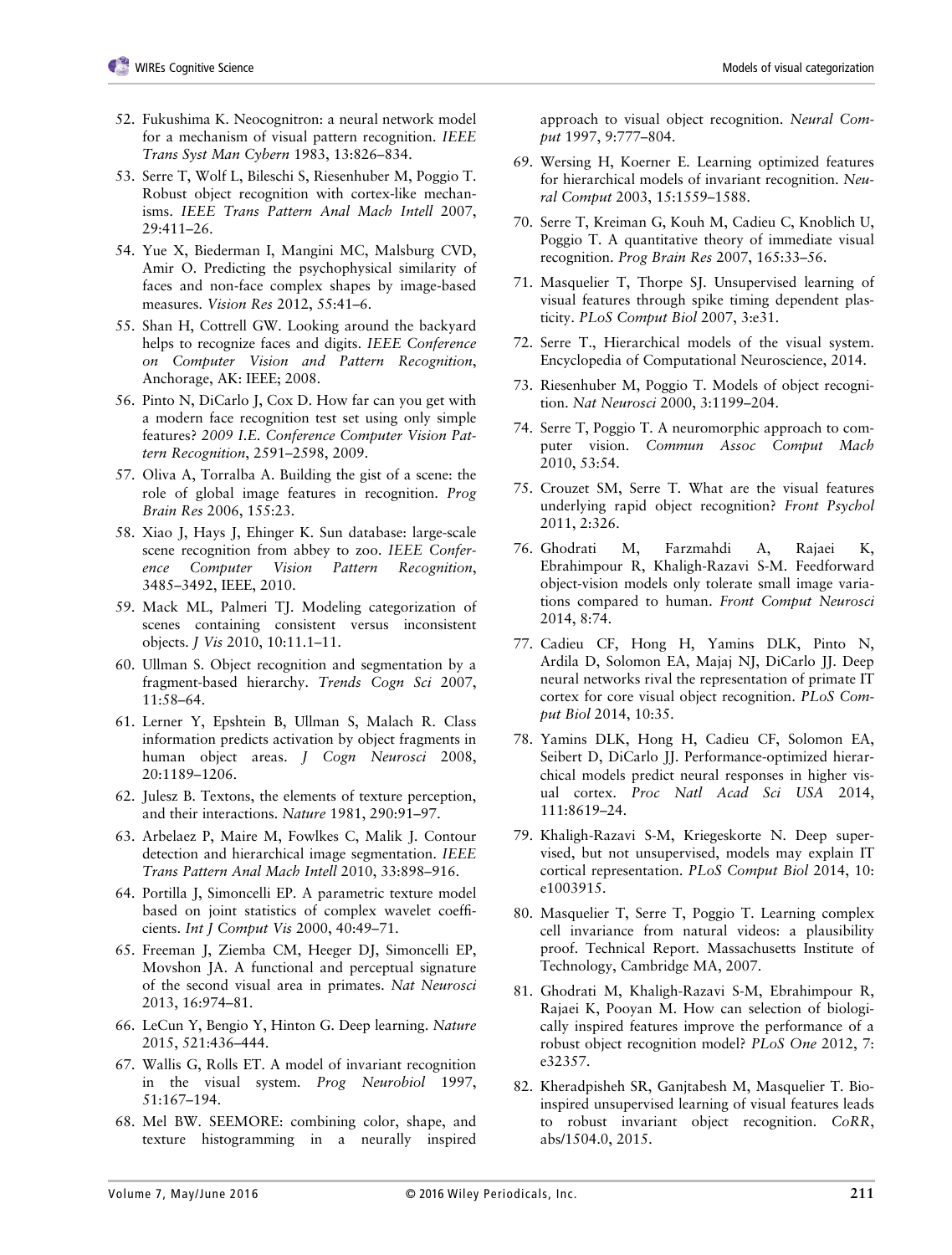- 83. Li N, DiCarlo JJ. Unsupervised natural experience rapidly alters invariant object representation in visual cortex. *Science* 2008, 321:1502–1507.
- 84. Li N, DiCarlo JJ. Unsupervised natural visual experience rapidly reshapes size-invariant object representation in inferior temporal cortex. *Neuron* 2010, 67:1062–1075.
- 85. Li N, Dicarlo JJ. Neuronal learning of invariant object representation in the ventral visual stream is not dependent on reward. *J Neurosci* 2012, 32:6611–20.
- 86. Szegedy C, Liu W, Jia Y, Sermanet P, Reed S, Anguelov D, Erhan D, Vanhoucke V, Rabinovich A. Going deeper with convolutions. *CoRR*, abs/1409.4, 2014.
- 87. He K, Zhang X, Ren S, Sun J. Delving deep into rectifiers: surpassing human-level performance on ImageNet classification. arXiv:1502.01852, 2015.
- 88. Russakovsky O, Deng J, Su H, Krause J, Satheesh S, Ma S, Huang Z, Karpathy A, Khosla A, Bernstein M, Berg AC, Fei-Fei L. ImageNet large scale visual recognition challenge. *CoRR*, abs/1409.0 2014, 43.
- 89. Everingham M, Van Gool L, Williams C, Winn J, Zisserman A. The PASCAL visual object classes (VOC) challenge. *Int J Comput Vis* 2010, 88:303–338.
- 90. Cadieu CF, Hong H, Yamins DLK, Pinto N, Ardila D, Solomon EA, Majaj NJ, DiCarlo JJ. Deep neural networks rival the representation of primate IT cortex for core visual object recognition. *PLoS Comput Biol* 2014, 10:e1003963.
- 91. Guclu U, van Gerven MAJ. Deep neural networks reveal a gradient in the complexity of neural representations across the ventral stream. *J Neurosci* 2015, 35:10005–10014.
- 92. Poggio T, Smale S. The mathematics of learning: dealing with data. *Not Am Math Soc* 2003, 50:537–544.
- 93. Bishop C. *Pattern Recognition and Machine Learning*. New York: Springer; 2007.
- 94. Hastie T, Tibshirani R, Friedman J. *The Elements of Statistical Learning: Data Mining, Inference, and Prediction*. 7nd ed. New York: Springer; 2013.
- 95. Vapnik V. *Statistical Learning Theory*. New York, NY:John Wiley & Sons Inc.; 1998.
- 96. Rosenblatt F. The perceptron: a probabilistic model for information storage and organization in the brain. *Psychol Rev* 1958, 65:386–408.
- 97. McCulloch W, Pitts W. A logical calculus of the ideas immanent in nervous activity. *Bull Math Biophys* 1943, 5:115–133.
- 98. Ashby F. A stochastic version of general recognition theory. *J Math Psychol* 2000, 44:310–329.
- 99. Haykin S. *Neural Networks: A Comprehensive Foundation*. Englewood Cliffs, NJ: Macmillan Publishing Company; 1994.
- 100. Poggio T. A theory of how the brain might work. *Cold Spring Harb Symp Quant Biol* 1990, 55:899–910.
- 101. Logothetis NK, Pauls J, Poggio T. Shape representation in the inferior temporal cortex of monkeys. *Curr Biol* 1995, 5:552–63.
- 102. Edelman S. *Representation and Recognition in Vision*. Cambridge, MA: MIT Press; 1999.
- 103. Nosofsky R, Palmeri T, McKinley S. Rule-plusexception model of classification learning. *Psychol Rev* 1994, 101:53–79.
- 104. Nosofsky R, Palmeri T. A rule-plus-exception model for classifying in continuous-dimension spaces. *Psychon Bull Rev* 1998, 5:345–369.
- 105. Ashby FG, Waldron EM. On the nature of implicit categorization. *Psychon Bull Rev* 1999, 6:363–378.
- 106. Maddox WT, Ashby FG. Comparing decision bound and exemplar models of categorization. *Percept Psychophys* 1993, 53:49–70.
- 107. Posner MI, Keele SW. On the genesis of abstract ideas. *J Exp Psychol* 1968, 77:353–363.
- 108. Anderson JR. The adaptive nature of human categorization. *Psychol Rev* 1991, 98:409–429.
- 109. Love BC, Medin DL, Gureckis TM. SUSTAIN: a network model of category learning. *Psychol Rev* 2004, 111:309–32.
- 110. Kruschke JK. ALCOVE: an exemplar-based connectionist model of category learning. *Psychol Rev* 1992, 99:22–44.
- 111. Nosofsky RM, Palmeri TJ. An exemplar-based random walk model of speeded classification. *Psychol Rev* 1997, 104:266–300.
- 112. Nosofsky R, Palmeri T. An exemplar-based randomwalk model of categorization and recognition. In: Busemeyer J, Townsend J, Wang Z, Eidels A, eds. *Oxford Handbook Computational and Mathematical Psychology*. Oxford, UK: Oxford University Press; 2015, 142–164.
- 113. Ashby FG, Maddox WT. Human category learning 2.0. *Ann N Y Acad Sci* 2011, 1224:147–61.
- 114. Love BC. Category learning, computational perspectives. In: Pashler H, eds. *Encyclopedia of the Mind*. London: Sage; 2013.
- 115. Richler JJ, Palmeri TJ. Visual category learning. *WIREs Cogn Sci* 2014, 5:75–94.
- 116. Jäkel F, Schölkopf B, Wichmann FA. Generalization and similarity in exemplar models of categorization: insights from machine learning. *Psychon Bull Rev* 2008, 15:256–271.
- 117. Nosofsky RM. Attention, similarity, and the identification-categorization relationship. *J Exp Psychol Gen* 1986, 115:39–61.